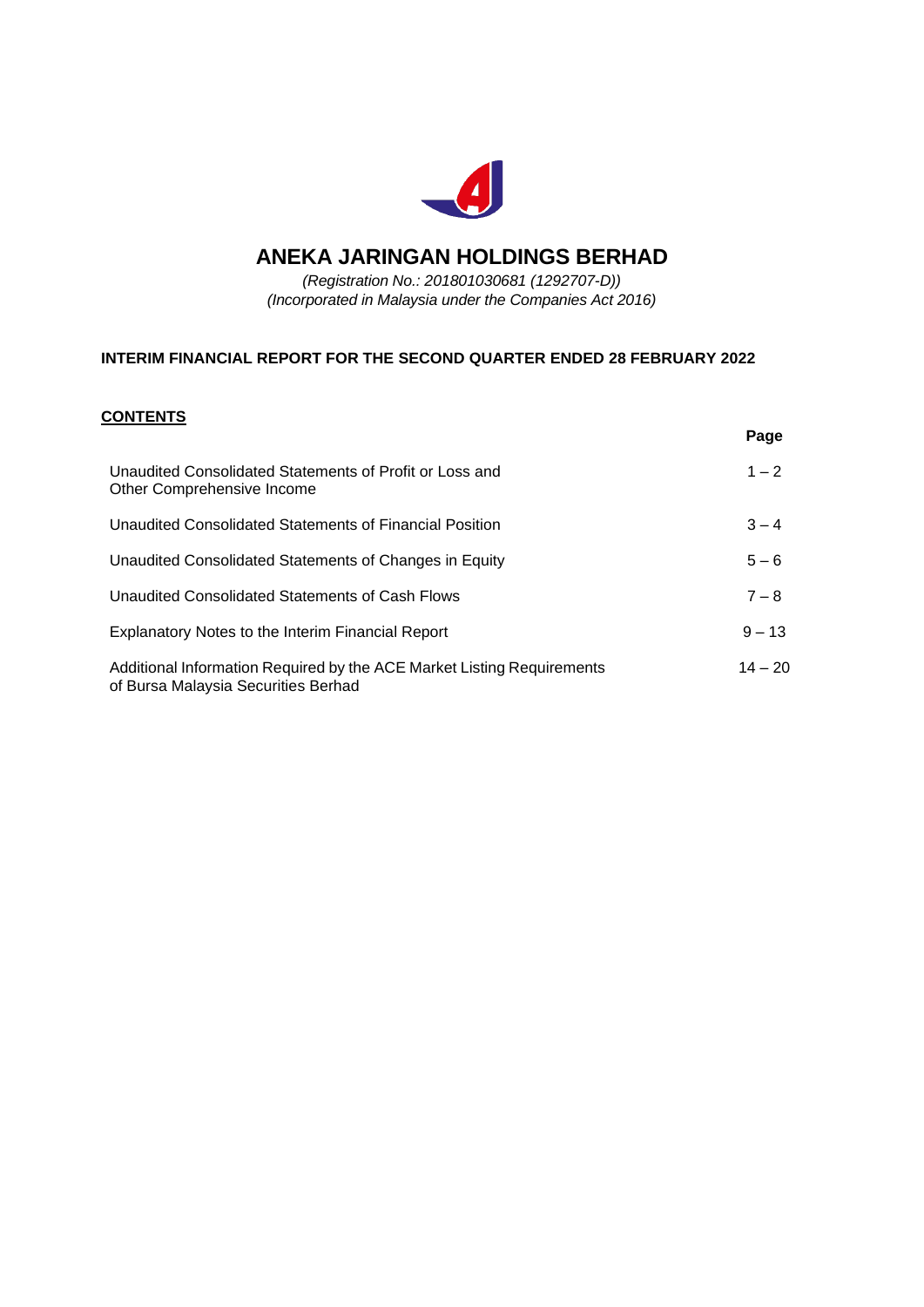

**UNAUDITED CONSOLIDATED STATEMENTS OF PROFIT OR LOSS AND OTHER COMPREHENSIVE INCOME FOR THE SECOND QUARTER ENDED 28 FEBRUARY 2022**(1)

|                                                                                                                                  | <b>UNAUDITED</b><br><b>CURRENT</b><br><b>YEAR</b><br><b>QUARTER</b><br>28.02.22<br><b>RM'000</b> | <b>UNAUDITED</b><br><b>PRECEDING</b><br><b>YEAR</b><br><b>QUARTER</b><br>28.02.21<br><b>RM'000</b> | <b>UNAUDITED</b><br><b>CURRENT</b><br><b>YEAR TO</b><br><b>DATE</b><br>28.02.22<br><b>RM'000</b> | <b>UNAUDITED</b><br><b>PRECEDING</b><br><b>YEAR TO</b><br><b>DATE</b><br>28.02.21<br><b>RM'000</b> |
|----------------------------------------------------------------------------------------------------------------------------------|--------------------------------------------------------------------------------------------------|----------------------------------------------------------------------------------------------------|--------------------------------------------------------------------------------------------------|----------------------------------------------------------------------------------------------------|
| Revenue                                                                                                                          | 42,013                                                                                           | 29,337                                                                                             | 83,651                                                                                           | 61,443                                                                                             |
| Cost of sales                                                                                                                    | (45, 996)                                                                                        | (24, 530)                                                                                          | (90, 510)                                                                                        | (51, 454)                                                                                          |
| Gross (loss) / profit                                                                                                            | (3,983)                                                                                          | 4,807                                                                                              | (6, 859)                                                                                         | 9,989                                                                                              |
| Other income                                                                                                                     | 1,601                                                                                            | 403                                                                                                | 2,163                                                                                            | 596                                                                                                |
| Administrative expenses                                                                                                          | (2, 567)                                                                                         | (2,536)                                                                                            | (4,627)                                                                                          | (6, 455)                                                                                           |
| Net loss from impairment of<br>financial<br>instruments<br>and<br>contract assets                                                |                                                                                                  |                                                                                                    | (5)                                                                                              |                                                                                                    |
| Operating (loss) / profit                                                                                                        | (4,949)                                                                                          | 2,674                                                                                              | (9,328)                                                                                          | 4,130                                                                                              |
| Finance costs                                                                                                                    | (873)                                                                                            | (700)                                                                                              | (1, 813)                                                                                         | (1,622)                                                                                            |
| (Loss) / Profit before taxation                                                                                                  | (5,822)                                                                                          | 1,974                                                                                              | (11, 141)                                                                                        | 2,508                                                                                              |
| Income<br>tax<br>benefit<br>$\prime$<br>(expense)                                                                                | (376)                                                                                            | (475)                                                                                              | (465)                                                                                            | (945)                                                                                              |
| (Loss) / Profit after taxation                                                                                                   | (6, 198)                                                                                         | 1,499                                                                                              | (11,606)                                                                                         | 1,563                                                                                              |
| Other comprehensive (loss) /<br>income, net of tax                                                                               |                                                                                                  |                                                                                                    |                                                                                                  |                                                                                                    |
| that<br>may<br>ltem<br>not<br>be<br>reclassified subsequently to<br>profit or loss<br>Remeasurement of defined<br>benefit plan   | (2)                                                                                              | (2)                                                                                                | (4)                                                                                              | (4)                                                                                                |
| Item that may be reclassified<br>subsequently to profit or loss<br>differences<br>Exchange<br>on<br>translation<br>of<br>foreign |                                                                                                  |                                                                                                    |                                                                                                  |                                                                                                    |
| operations                                                                                                                       | (78)                                                                                             | (212)                                                                                              | 99                                                                                               | (45)                                                                                               |
| <b>Total comprehensive (loss)</b><br>/ income for the financial                                                                  |                                                                                                  |                                                                                                    |                                                                                                  |                                                                                                    |
| period                                                                                                                           | (6, 278)                                                                                         | 1,285                                                                                              | (11, 511)                                                                                        | 1,514                                                                                              |
| (LOSS) / PROFIT<br><b>ATTRIBUTABLE TO:-</b>                                                                                      |                                                                                                  |                                                                                                    |                                                                                                  |                                                                                                    |
| Owners of the Company                                                                                                            | (6, 719)                                                                                         | 1,388                                                                                              | (12, 363)                                                                                        | 924                                                                                                |
| Non-controlling interests                                                                                                        | 521                                                                                              | 111                                                                                                | 757                                                                                              | 639                                                                                                |
|                                                                                                                                  | (6, 198)                                                                                         | 1,499                                                                                              | (11,606)                                                                                         | 1,563                                                                                              |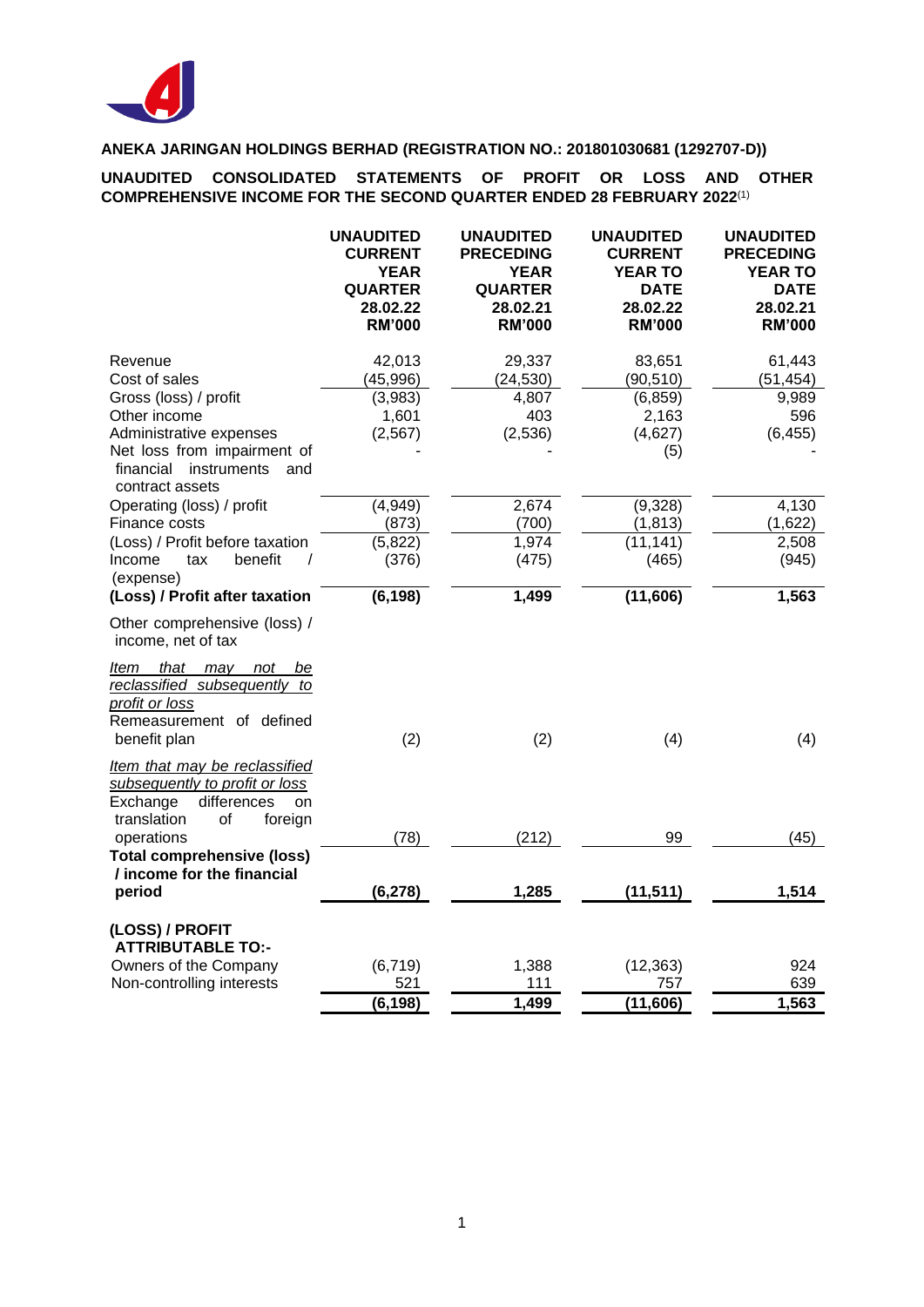

### **UNAUDITED CONSOLIDATED STATEMENTS OF PROFIT OR LOSS AND OTHER COMPREHENSIVE INCOME FOR THE SECOND QUARTER ENDED 28 FEBRUARY 2022**(1) **(CONT'D)**

|                                                                           | <b>UNAUDITED</b><br><b>CURRENT</b><br><b>YEAR</b><br><b>QUARTER</b><br>28.02.22<br><b>RM'000</b> | <b>UNAUDITED</b><br><b>PRECEDING</b><br><b>YEAR</b><br><b>QUARTER</b><br>28.02.21<br><b>RM'000</b> | <b>UNAUDITED</b><br><b>CURRENT</b><br><b>YEAR TO</b><br><b>DATE</b><br>28.02.22<br><b>RM'000</b> | <b>UNAUDITED</b><br><b>PRECEDING</b><br><b>YEAR TO</b><br><b>DATE</b><br>28.02.21<br><b>RM'000</b> |
|---------------------------------------------------------------------------|--------------------------------------------------------------------------------------------------|----------------------------------------------------------------------------------------------------|--------------------------------------------------------------------------------------------------|----------------------------------------------------------------------------------------------------|
| <b>TOTAL COMPREHENSIVE</b><br>(LOSS) / INCOME<br><b>ATTRIBUTABLE TO:-</b> |                                                                                                  |                                                                                                    |                                                                                                  |                                                                                                    |
| Owners of the Company                                                     | (6, 762)                                                                                         | 1,271                                                                                              | (12, 310)                                                                                        | 897                                                                                                |
| Non-controlling interests                                                 | 484                                                                                              | 14                                                                                                 | 799                                                                                              | 617                                                                                                |
|                                                                           | (6, 278)                                                                                         | 1,285                                                                                              | (11, 511)                                                                                        | 1,514                                                                                              |
| (Loss) / Earnings per share<br>attributable to owners of<br>the Company:- |                                                                                                  |                                                                                                    |                                                                                                  |                                                                                                    |
| - Basic (Sen)                                                             | (1.25)                                                                                           | $0.28^{(2)}$                                                                                       | (2.30)                                                                                           | $0.19^{(2)}$                                                                                       |
| - Diluted (Sen)                                                           | (1.25)                                                                                           | $0.28^{(2)}$                                                                                       | (2.30)                                                                                           | $0.19^{(2)}$                                                                                       |

### **Notes:**

- (1) The basis of preparation of the Unaudited Consolidated Statements of Profit or Loss and Other Comprehensive Income are disclosed in Note A1 and should be read in conjunction with the Annual Financial Report for the year ended 31 August 2021 and the accompanying explanatory notes attached to this interim financial report.
- (2) The basic earnings per share is computed based on profit after taxation attributable to the owners of the Company and divided by the weighted average number of ordinary shares in issue as at 28 February 2021. The diluted earnings per share is equivalent to the basic earnings per share as the Company does not have any convertible securities outstanding.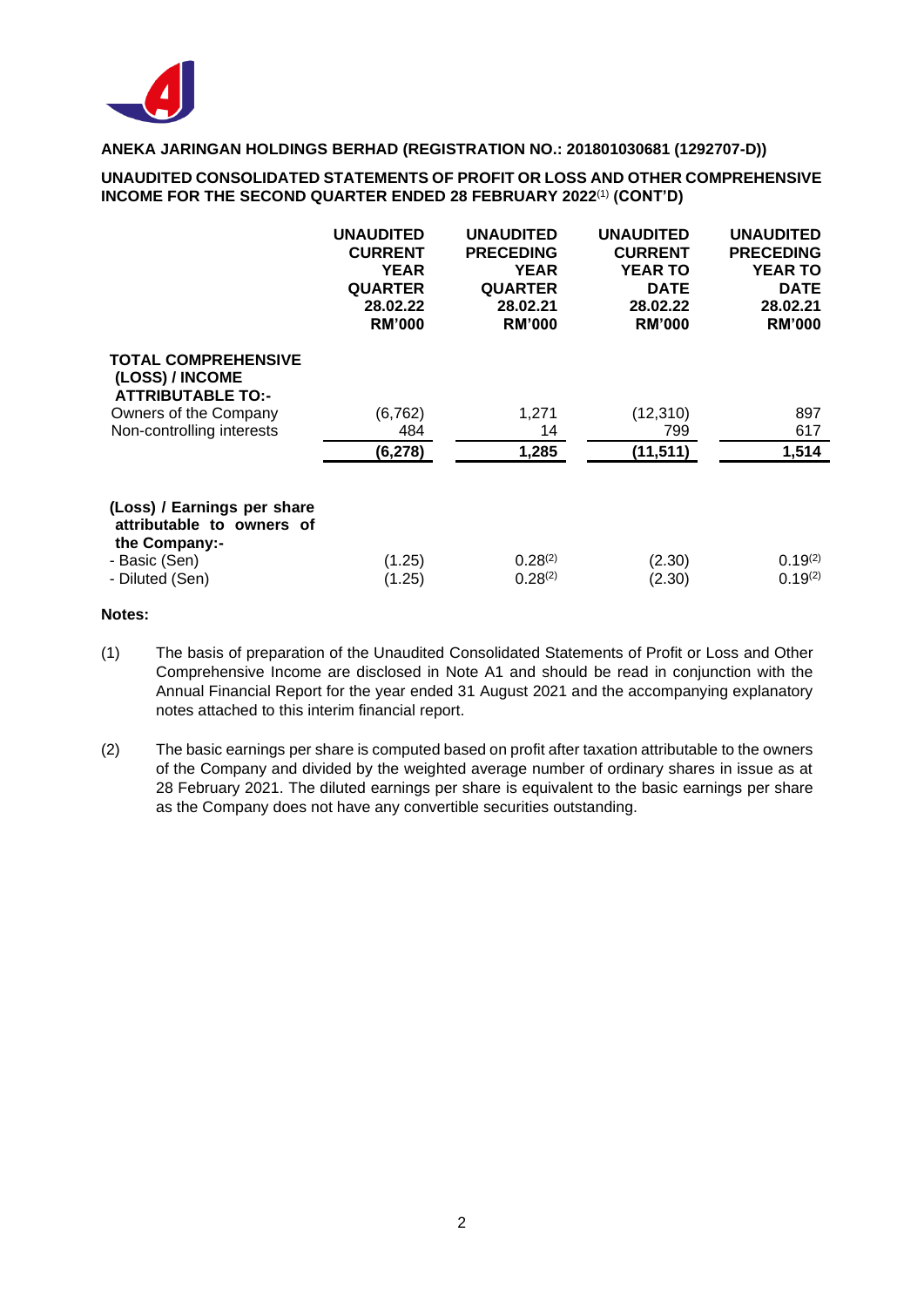

**UNAUDITED CONSOLIDATED STATEMENTS OF FINANCIAL POSITION AS AT 28 FEBRUARY 2022**(1)

|                                                                                          | <b>Unaudited</b><br>28.02.22<br><b>RM'000</b> | <b>Audited</b><br>31.08.21<br><b>RM'000</b> |
|------------------------------------------------------------------------------------------|-----------------------------------------------|---------------------------------------------|
| <b>ASSETS</b>                                                                            |                                               |                                             |
| <b>Non-Current Assets</b>                                                                |                                               |                                             |
| Property, plant and equipment                                                            | 61,391                                        | 64,361                                      |
| Investment properties                                                                    | 5,056                                         | 5,096                                       |
| Investment in a joint venture                                                            | 370                                           | 370                                         |
| Trade and other receivables                                                              | 7                                             | 7                                           |
| <b>Total Non-Current Assets</b>                                                          | 66,824                                        | 69,834                                      |
| <b>Current Assets</b>                                                                    |                                               |                                             |
| Current tax assets                                                                       | 4,875                                         | 4,076                                       |
| Trade and other receivables                                                              | 71,379                                        | 64,576                                      |
| Contract assets                                                                          | 77,028                                        | 77,707                                      |
| Other current assets                                                                     | 4,934                                         | 4,085                                       |
| Short term investments                                                                   | 2,906                                         | 4,072                                       |
| Cash and short-term deposits                                                             | 16,728                                        | 13,446                                      |
| <b>Total Current Assets</b>                                                              | 177,850                                       | 167,962                                     |
| <b>TOTAL ASSETS</b>                                                                      | 244,674                                       | 237,796                                     |
| <b>EQUITY AND LIABILITIES</b><br><b>Equity Attributable to the Owners of the Company</b> |                                               |                                             |
| Share capital                                                                            | 123,618                                       | 123,618                                     |
| Reorganisation reserve                                                                   | (76, 342)                                     | (76, 342)                                   |
| Exchange reserve                                                                         | (92)                                          | (148)                                       |
| Retained earnings                                                                        | 51,917                                        | 64,283                                      |
| Shareholders' fund                                                                       | 99,101                                        | 111,411                                     |
| Non-controlling interests                                                                | 4,132                                         | 3,333                                       |
| <b>TOTAL EQUITY</b>                                                                      | 103,233                                       | 114,744                                     |
| <b>Non-Current Liabilities</b>                                                           |                                               |                                             |
| Loans and borrowings                                                                     | 29,851                                        | 31,680                                      |
| <b>Employees benefits</b>                                                                | 732                                           | 666                                         |
| Deferred tax liabilities                                                                 | 1,520                                         | 1,520                                       |
| <b>Total Non-Current Liabilities</b>                                                     | 32,103                                        | 33,866                                      |
| <b>Current Liabilities</b>                                                               |                                               |                                             |
| Loans and borrowings                                                                     | 42,663                                        | 37,878                                      |
| <b>Current tax liabilities</b>                                                           | 113                                           | 19                                          |
| Provisions                                                                               | 4,300                                         | 4,300                                       |
| Trade and other payables                                                                 | 62,262                                        | 46,989                                      |
| <b>Total Current Liabilities</b>                                                         | 109,338                                       | 89,186                                      |
| <b>TOTAL LIABILITIES</b>                                                                 | 141,441                                       | 123,052                                     |
| <b>TOTAL EQUITY AND LIABILITIES</b>                                                      | 244,674                                       | 237,796                                     |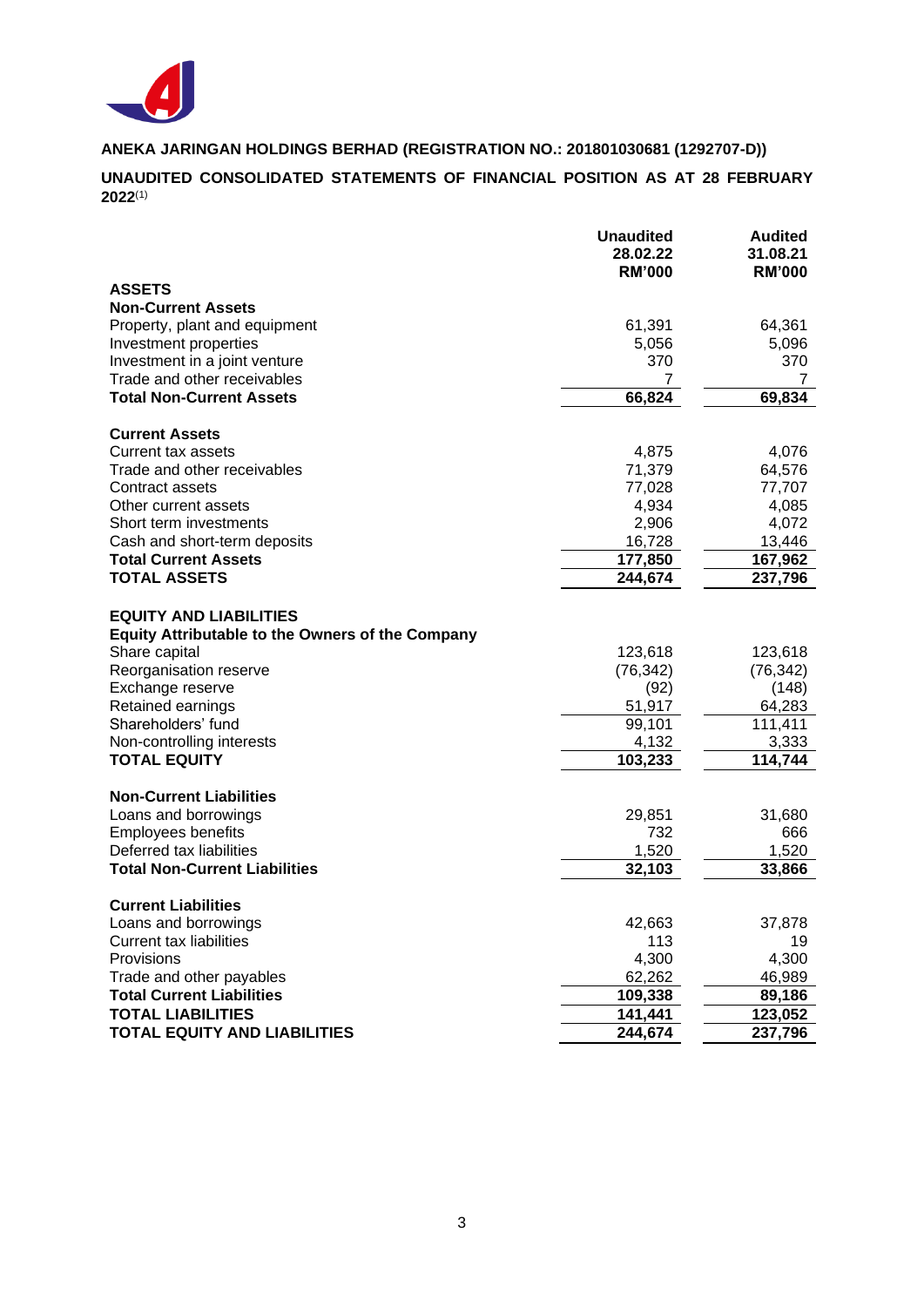

# **UNAUDITED CONSOLIDATED STATEMENTS OF FINANCIAL POSITION AS AT 28 FEBRUARY 2022**(1) **(CONT'D)**

|                                                                                               | <b>Unaudited</b><br>28.02.22 | <b>Audited</b><br>31.08.21 |
|-----------------------------------------------------------------------------------------------|------------------------------|----------------------------|
| Number of issued shares ('000)<br>Net assets per ordinary share attributable to owners of the | 538.100                      | 538.100                    |
| Company (Sen)                                                                                 | 18.42                        | 20.70                      |

#### **Notes:**

(1) The basis of preparation of the Unaudited Consolidated Statements of Financial Position are disclosed in Note A1 and should be read in conjunction with the Annual Financial Report for the year ended 31 August 2021 and the accompanying explanatory notes attached to this interim financial report.

[The rest of this page has been intentionally left blank]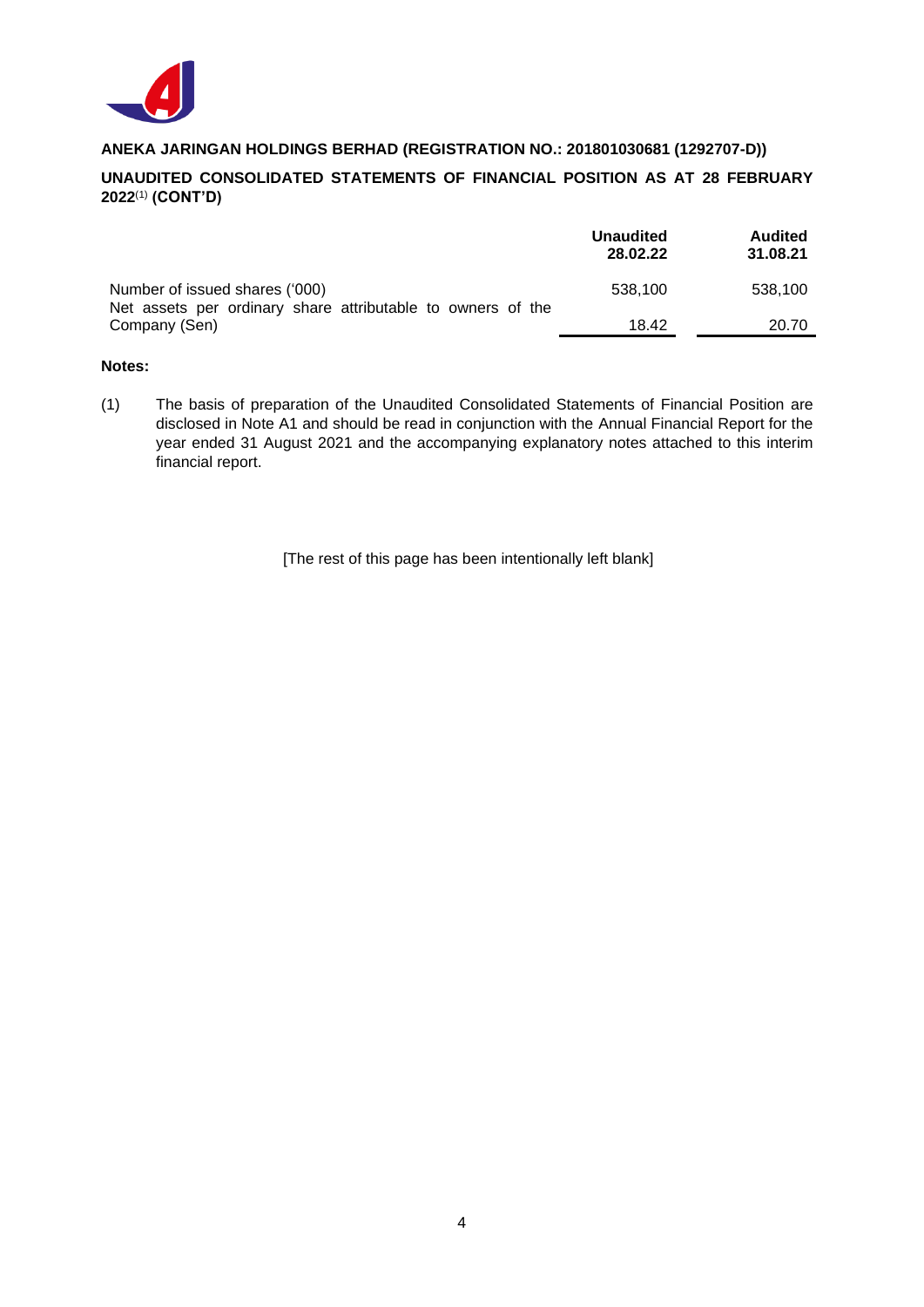

# **UNAUDITED CONSOLIDATED STATEMENTS OF CHANGES IN EQUITY FOR THE YEAR TO DATE ENDED 28 FEBRUARY 2022**(1)

|                                                                    |                                                 | <------- Non-Distributable ------>         |                                             | <b>Distributable</b>                                | <b>Attributable</b><br>to Owners   | Non-<br><b>Controlling</b>        | <b>Total</b><br><b>Equity</b> |
|--------------------------------------------------------------------|-------------------------------------------------|--------------------------------------------|---------------------------------------------|-----------------------------------------------------|------------------------------------|-----------------------------------|-------------------------------|
|                                                                    | <b>Share</b><br><b>Capital</b><br><b>RM'000</b> | Reorganisation<br>Reserve<br><b>RM'000</b> | <b>Exchange</b><br>Reserve<br><b>RM'000</b> | <b>Retained</b><br><b>Earnings</b><br><b>RM'000</b> | of the<br>Company<br><b>RM'000</b> | <b>Interests</b><br><b>RM'000</b> | <b>RM'000</b>                 |
| <b>Balance as at 01.09.20</b>                                      | 79,642                                          | (76, 342)                                  | (221)                                       | 85,671                                              | 88,750                             | 5,315                             | 94,065                        |
| Profit for the financial period                                    | -                                               |                                            |                                             | 924                                                 | 924                                | 639                               | 1,563                         |
| Other comprehensive income for the financial<br>period             |                                                 |                                            | (25)                                        | (2)                                                 | (27)                               | (22)                              | (49)                          |
| Total comprehensive income for the financial<br>period             |                                                 |                                            | (25)                                        | 922                                                 | 897                                | 617                               | 1,514                         |
| Transactions with owners:-                                         |                                                 |                                            |                                             |                                                     |                                    |                                   |                               |
| - Issuance of ordinary shares of Company<br>- Share issue expenses | 46,164<br>(2, 188)                              | $\overline{\phantom{0}}$                   | $\overline{\phantom{a}}$                    | ۰                                                   | 46,164<br>(2, 188)                 | ٠                                 | 46,164<br>(2, 188)            |
| <b>Balance as at 28.02.21</b>                                      | 123,618                                         | (76, 342)                                  | (246)                                       | 86,593                                              | 133,623                            | 5,932                             | 139,555                       |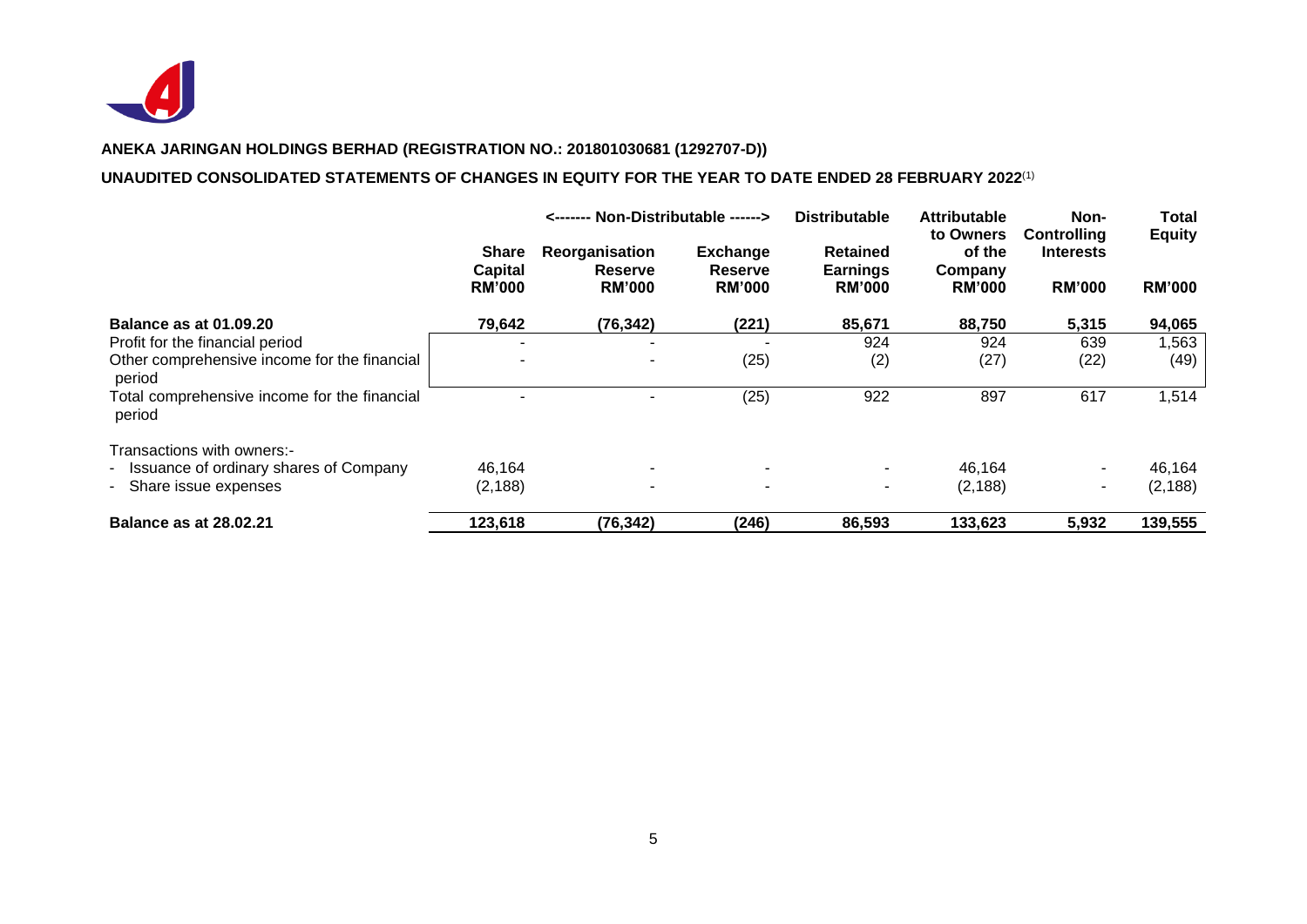

### **UNAUDITED CONSOLIDATED STATEMENTS OF CHANGES IN EQUITY FOR THE YEAR TO DATE ENDED 28 FEBRUARY 2022**(1) **(CONT'D)**

|                                                                                                                  |                                          | <------- Non-Distributable ------>                |                                                    | <b>Distributable</b>                                | <b>Attributable</b>                             | Non-                                                    | <b>Total</b>                   |
|------------------------------------------------------------------------------------------------------------------|------------------------------------------|---------------------------------------------------|----------------------------------------------------|-----------------------------------------------------|-------------------------------------------------|---------------------------------------------------------|--------------------------------|
|                                                                                                                  | <b>Share</b><br>Capital<br><b>RM'000</b> | Reorganisation<br><b>Reserve</b><br><b>RM'000</b> | <b>Exchange</b><br><b>Reserve</b><br><b>RM'000</b> | <b>Retained</b><br><b>Earnings</b><br><b>RM'000</b> | to Owners<br>of the<br>Company<br><b>RM'000</b> | <b>Controlling</b><br><b>Interests</b><br><b>RM'000</b> | <b>Equity</b><br><b>RM'000</b> |
| <b>Balance as at 01.09.21</b>                                                                                    | 123,618                                  | (76, 342)                                         | (148)                                              | 64,283                                              | 111,411                                         | 3,333                                                   | 114,744                        |
| Profit for the financial period                                                                                  |                                          |                                                   |                                                    | (12, 363)                                           | (12, 363)                                       | 757                                                     | (11,606)                       |
| Other comprehensive income for the financial<br>period<br>Total comprehensive income for the financial<br>period |                                          |                                                   | 56                                                 | (3)                                                 | 53                                              | 42                                                      | 95                             |
|                                                                                                                  |                                          |                                                   | 56                                                 | (12, 366)                                           | (12, 310)                                       | 799                                                     | (11, 511)                      |
| Transactions with owners:-<br>- Issuance of ordinary shares of Company                                           |                                          |                                                   |                                                    |                                                     |                                                 |                                                         |                                |
| - Share issue expenses                                                                                           |                                          |                                                   |                                                    |                                                     |                                                 |                                                         |                                |
| <b>Balance as at 28.02.22</b>                                                                                    | 123,618                                  | (76, 342)                                         | (92)                                               | 51,917                                              | 99,101                                          | 4,132                                                   | 103,233                        |

#### **Notes:**

(1) The basis of preparation of the Unaudited Consolidated Statements of Changes in Equity are disclosed in Note A1 and should be read in conjunction with the Annual Financial Report for the year ended 31 August 2021 and the accompanying explanatory notes attached to this interim financial report.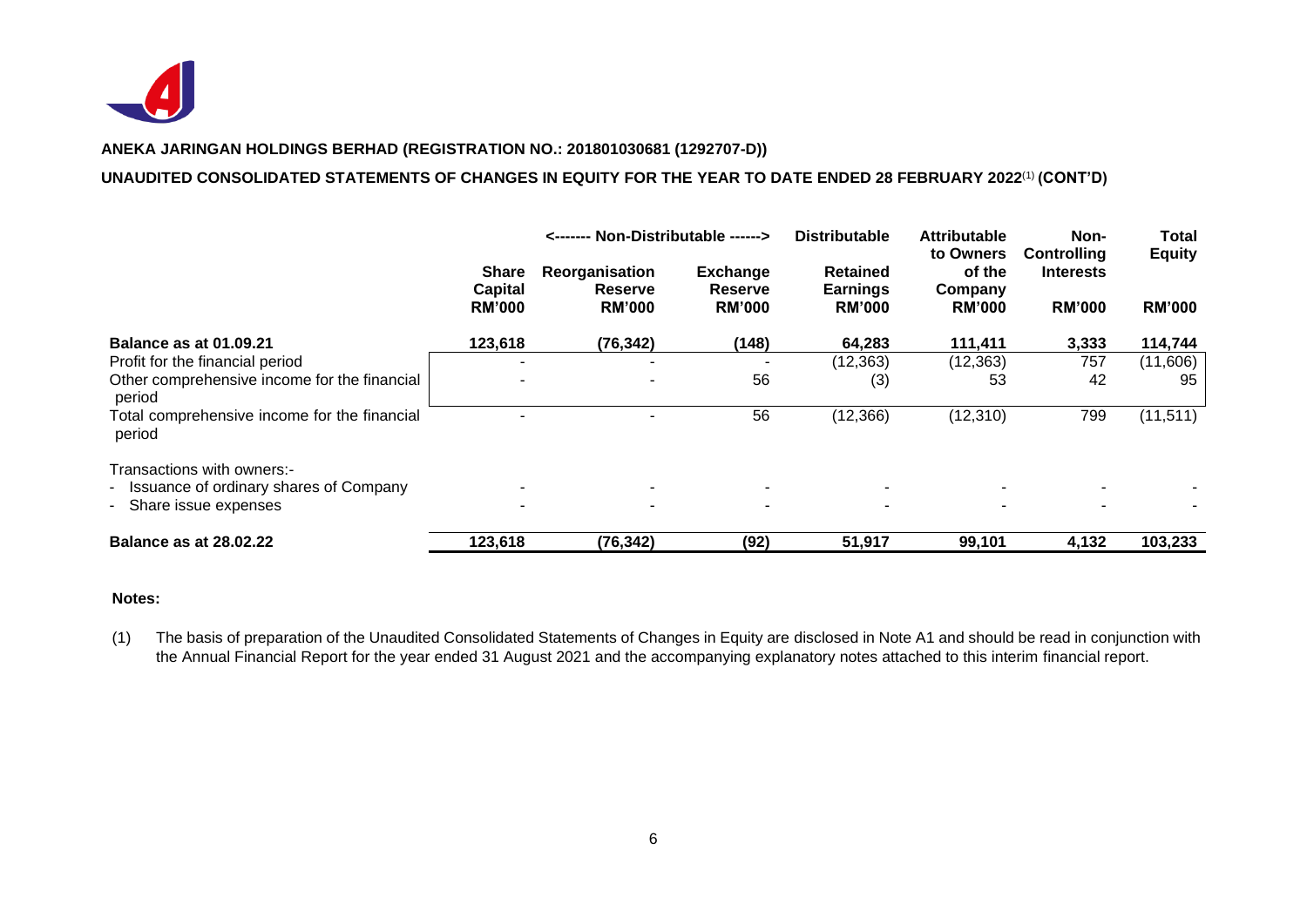

# **UNAUDITED CONSOLIDATED STATEMENTS OF CASH FLOWS FOR THE SECOND QUARTER ENDED 28 FEBRUARY 2022**(1)

|                                                                                                       | <b>CURRENT</b><br><b>YEAR TO DATE</b><br>28.02.22<br><b>RM'000</b> | <b>PRECEDING</b><br>YEAR TO DATE<br>28.02.21<br><b>RM'000</b> |
|-------------------------------------------------------------------------------------------------------|--------------------------------------------------------------------|---------------------------------------------------------------|
| CASH FLOWS (FOR) / FROM OPERATING<br><b>ACTIVITIES</b>                                                |                                                                    |                                                               |
| (Loss) / Profit before taxation                                                                       | (11, 141)                                                          | 2,508                                                         |
| Adjustments for:                                                                                      | 40                                                                 | 40                                                            |
| Amortisation / Depreciation of investment properties<br>Depreciation of property, plant and equipment | 9,068                                                              | 8,351                                                         |
| Gain on disposal of property, plant and equipment<br>Insurance claim                                  | (1,721)                                                            | (227)<br>(19)                                                 |
| Interest income                                                                                       | (142)                                                              | (229)                                                         |
| Interest expenses<br>Reversal of impairment loss on trade receivables                                 | 1,813<br>5                                                         | 1,622<br>(29)                                                 |
| Unrealised (gain) / loss on foreign exchange                                                          | (16)                                                               | 6                                                             |
| Operating (loss) / profit before working capital changes                                              | (2,094)                                                            | 12,023                                                        |
| Changes in working capital<br>Trade and other receivables                                             | (7,652)                                                            | 621                                                           |
| Contract assets                                                                                       | 674                                                                | (15, 447)                                                     |
| Trade and other payables<br>Employee benefits                                                         | 15,329<br>62                                                       | 5,083<br>103                                                  |
| Provisions                                                                                            |                                                                    |                                                               |
| <b>Contract liabilities</b><br>CASH (FOR) / FROM OPERATIONS                                           | 6,319                                                              | (118)<br>2,265                                                |
| Income tax paid                                                                                       | (1, 170)                                                           | (1,932)                                                       |
| Interest received                                                                                     | 142                                                                | 229                                                           |
| Interest paid<br>NET CASH (FOR) / FROM OPERATING ACTIVITIES                                           | (78)<br>5,213                                                      | (48)<br>514                                                   |
| CASH FLOWS (FOR) / FROM INVESTING                                                                     |                                                                    |                                                               |
| <b>ACTIVITIES</b><br>Purchase of property, plant and equipment                                        | (4, 794)                                                           | (7, 336)                                                      |
| Proceeds from disposal of property, plant and<br>equipment                                            | 1,856                                                              | 295                                                           |
| Investment in an associate                                                                            |                                                                    | (412)                                                         |
| Proceeds from insurance claim<br>Change in pledged deposits                                           | (1,690)                                                            | 19<br>(387)                                                   |
| NET CASH (FOR) / FROM INVESTING ACTIVITIES                                                            | (4,628)                                                            | (7, 821)                                                      |
| CASH FLOWS (FOR) / FROM FINANCING<br><b>ACTIVITIES</b>                                                |                                                                    |                                                               |
| Interest paid                                                                                         | (1,735)                                                            | (1,574)                                                       |
| Net change in term loans<br>Net change in finance lease liabilities                                   | (122)<br>(4,369)                                                   | (4,693)<br>(19, 163)                                          |
| Net change in bankers acceptances                                                                     | (580)                                                              | (6,964)                                                       |
| Net change in invoice financing<br>Net change in promissory notes                                     | 210<br>195                                                         | 833<br>(233)                                                  |
| Net change in revolving credit                                                                        | 5,800                                                              |                                                               |
| Net proceeds from issuance of new shares                                                              |                                                                    | 43,976                                                        |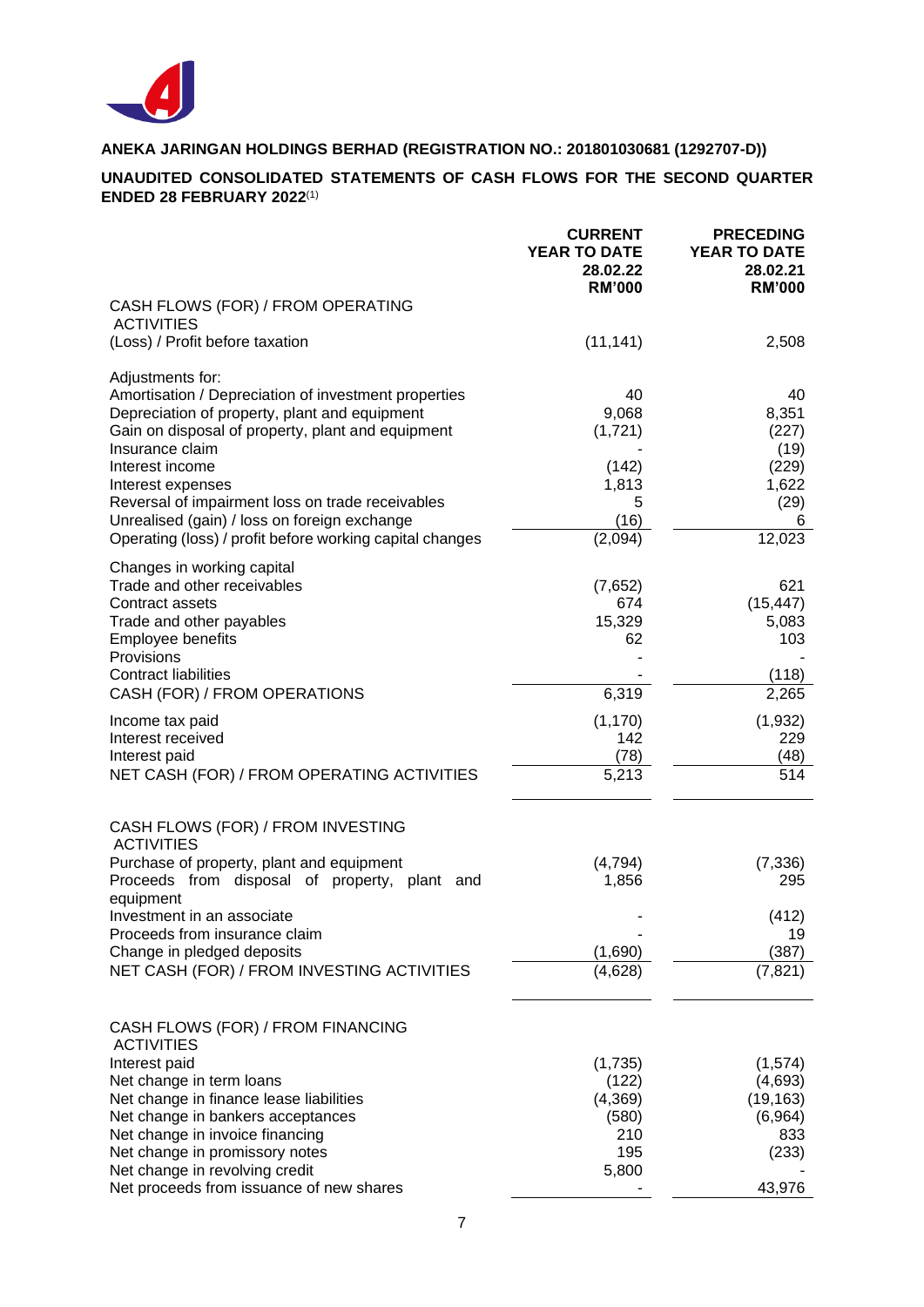

# **UNAUDITED CONSOLIDATED STATEMENTS OF CASH FLOWS FOR THE SECOND QUARTER ENDED 28 FEBRUARY 2022**(1) **(CONT'D)**

|                                                                                                      | <b>CURRENT</b><br><b>YEAR TO DATE</b><br>28.02.22<br><b>RM'000</b> | <b>PRECEDING</b><br><b>YEAR TO DATE</b><br>28.02.21<br><b>RM'000</b> |
|------------------------------------------------------------------------------------------------------|--------------------------------------------------------------------|----------------------------------------------------------------------|
| NET CASH (FOR) / FROM FINANCING ACTIVITIES                                                           | (601)                                                              | 12,182                                                               |
| NET (DECREASE) / INCREASE IN CASH AND<br><b>CASH EQUIVALENTS</b>                                     | (16)                                                               | 4,875                                                                |
| EFFECT OF FOREIGN EXCHANGE TRANSLATION                                                               | (28)                                                               | 14                                                                   |
| CASH AND CASH EQUIVALENTS AT THE<br>BEGINNING OF THE FINANCIAL YEAR                                  | 5,596                                                              | 7,536                                                                |
| CASH AND CASH EQUIVALENTS AT THE END OF<br>THE FINANCIAL PERIOD                                      | 5,552                                                              | 12,425                                                               |
| CASH AND CASH EQUIVALENTS AT THE END OF<br>THE FINANCIAL PERIOD COMPRISES:<br>Cash and bank balances | 9,499                                                              | 15,171                                                               |
| Fixed deposits with licensed banks                                                                   | 10,135<br>19,634                                                   | 8,740<br>23,911                                                      |
| Fixed deposits pledged to licensed banks<br>Less:                                                    | (10, 135)                                                          | (8,740)                                                              |
| Bank overdraft                                                                                       | (3,947)                                                            | (2,746)                                                              |
|                                                                                                      | 5,552                                                              | 12,425                                                               |

# **Notes:**

(1) The basis of preparation of the Unaudited Consolidated Statements of Cash Flows are disclosed in Note A1 and should be read in conjunction with the Annual Financial Report for the year ended 31 August 2021 and the accompanying explanatory notes attached to this interim financial report.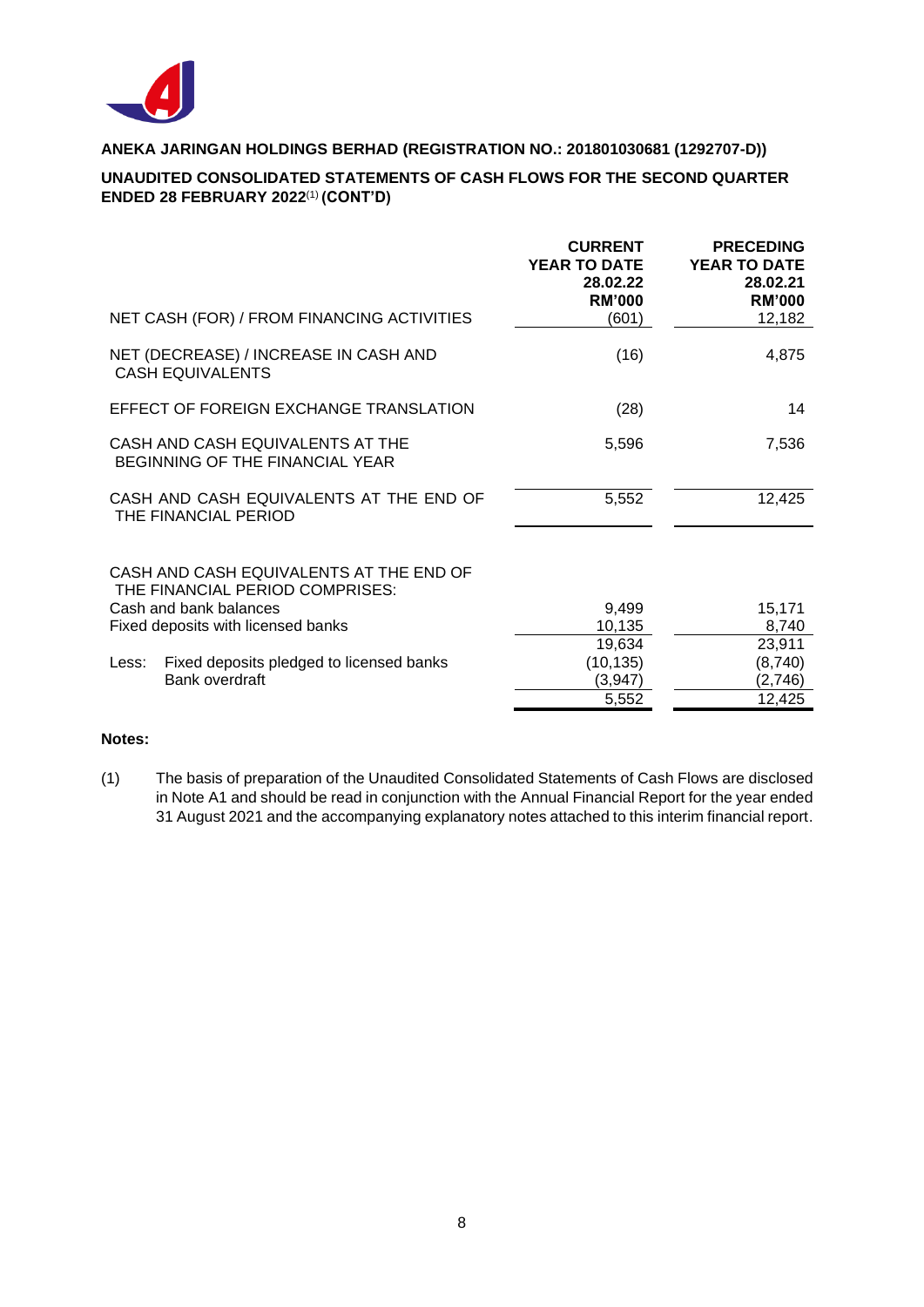

# **A. EXPLANATORY NOTES TO THE INTERIM FINANCIAL REPORT FOR THE SECOND QUARTER ENDED 28 FEBRUARY 2022**

### **A1. Basis of Preparation**

The interim financial report of the Group is unaudited and has been prepared in accordance with Malaysian Financial Reporting Standard ("**MFRS**") 134, Interim Financial Reporting, International Financial Reporting Standards ("**IFRS**") 34, Interim Financial Reporting and Rule 9.22 of the ACE Market Listing Requirements of Bursa Malaysia Securities Berhad ("**Bursa Securities**") ("**Listing Requirements**").

This interim financial report should be read in conjunction with the Annual Financial Report for the year ended 31 August 2021 and the accompanying explanatory notes attached to this interim financial report.

# **A2. Changes in Accounting Policies**

The accounting policies and methods of computation adopted by the Group in this interim financial report are consistent with those as disclosed in the Annual Financial Report for the year ended 31 August 2021. The Group has adopted those standards, amendments and interpretations that have become effective and such adoptions do not have material impact on the financial position and performance of the Group.

New MFRS, amendments / improvements to MFRSs and new IC Interpretation ("**IC Int**") adopted during the financial year.

#### Amendments / Improvements to MFRSs

| MFRS 3          | <b>Business Combinations</b>                                    |
|-----------------|-----------------------------------------------------------------|
| MFRS 7          | Financial Instruments: Disclosures                              |
| MFRS 9          | <b>Financial Instruments</b>                                    |
| MFRS 16         | Leases                                                          |
| <b>MFRS 101</b> | <b>Presentation of Financial Statements</b>                     |
| <b>MFRS 108</b> | Accounting Policies, Changes in Accounting Estimates and Errors |
| <b>MFRS 139</b> | Financial Instruments: Recognition and Measurement              |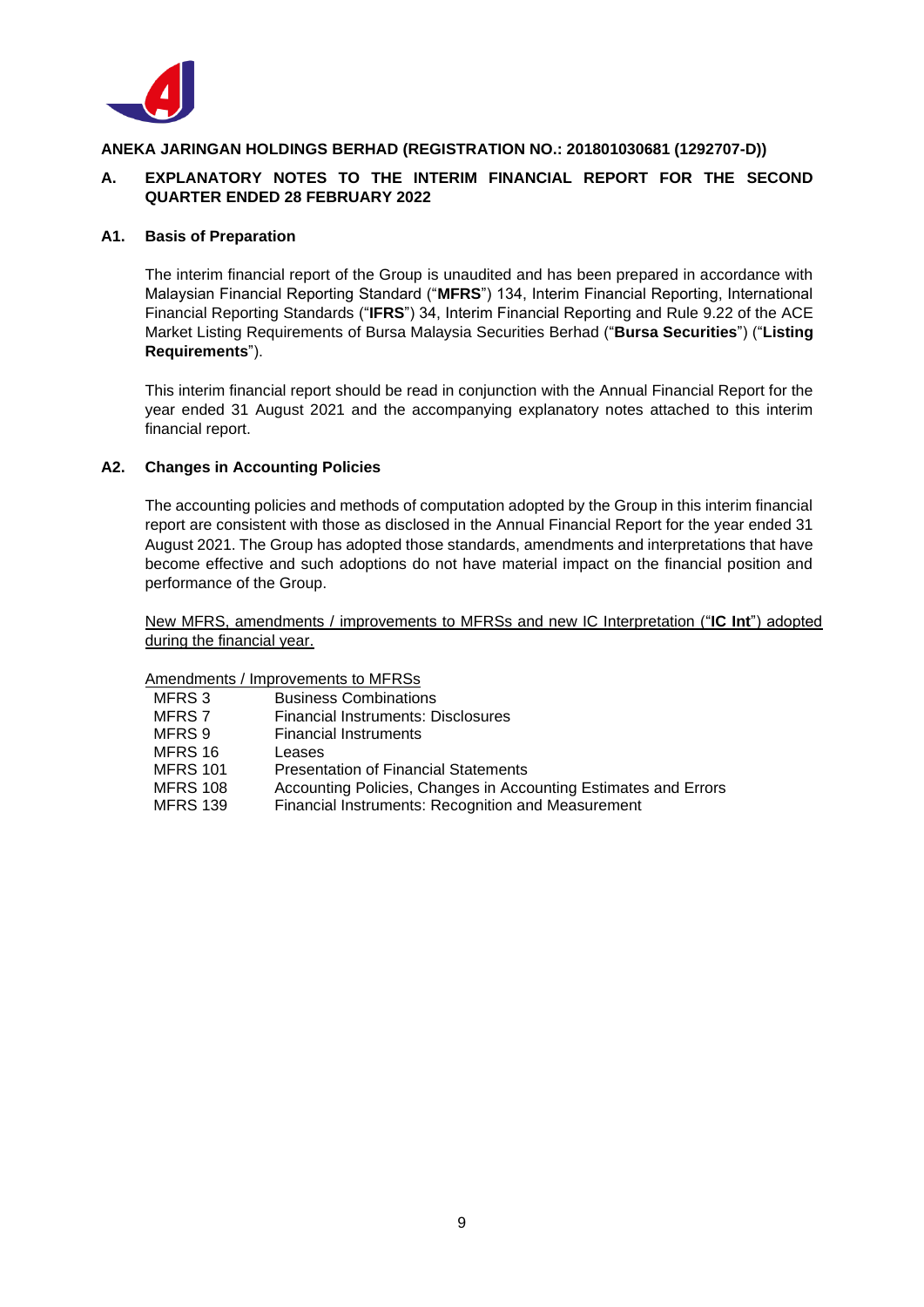

# **A. EXPLANATORY NOTES TO THE INTERIM FINANCIAL REPORT FOR THE SECOND QUARTER ENDED 28 FEBRUARY 2022 (CONT'D)**

### **A2. Changes in Accounting Policies (cont'd)**

The Group has not applied in advance the following accounting standards and interpretations (including the consequential amendments, if any) that have been issued by the Malaysian Accounting Standards Board ("**MASB**") but are not yet effective for the current financial year ending 31 August 2022.

#### Standards issued but not yet effective

The Group has not adopted the following standards that have been issued but not yet effective:

Effective for financial periods beginning on or after 1 January 2023

| MFRS 17         | Insurance Contracts                                            |
|-----------------|----------------------------------------------------------------|
| <b>MFRS 101</b> | <b>Presentation of Financial Statements</b>                    |
| <b>MFRS 108</b> | Accounting Policies, Changes in Accounting Estimates and Error |
| <b>MFRS 112</b> | Income Taxes                                                   |

Effective date yet to be determined by the Malaysian Accounting Standards Board

Amendments to MFRS 10 and MFRS 128 Sale or Contribution of Assets between an Investor and its Associate or Joint Venture

The adoption of the above accounting standards and interpretations (including the consequential amendments, if any) is not expected to have a material impact on the financial statements of the Group upon their initial application.

#### **A3. Auditors' Report on Preceding Annual Financial Statements**

There was no qualification on the audited financial statements of the Group for the financial year ended 31 August 2021.

# **A4. Seasonal or Cyclical Factors**

The business operations of the Group during the current financial quarter under review were not materially affected by any seasonal or cyclical factors.

# **A5. Unusual Items Affecting Assets, Liabilities, Equity, Net Income or Cash Flows**

There were no unusual items for the current financial quarter under review.

#### **A6. Changes in Estimates**

There were no material changes in estimates for the current financial quarter under review.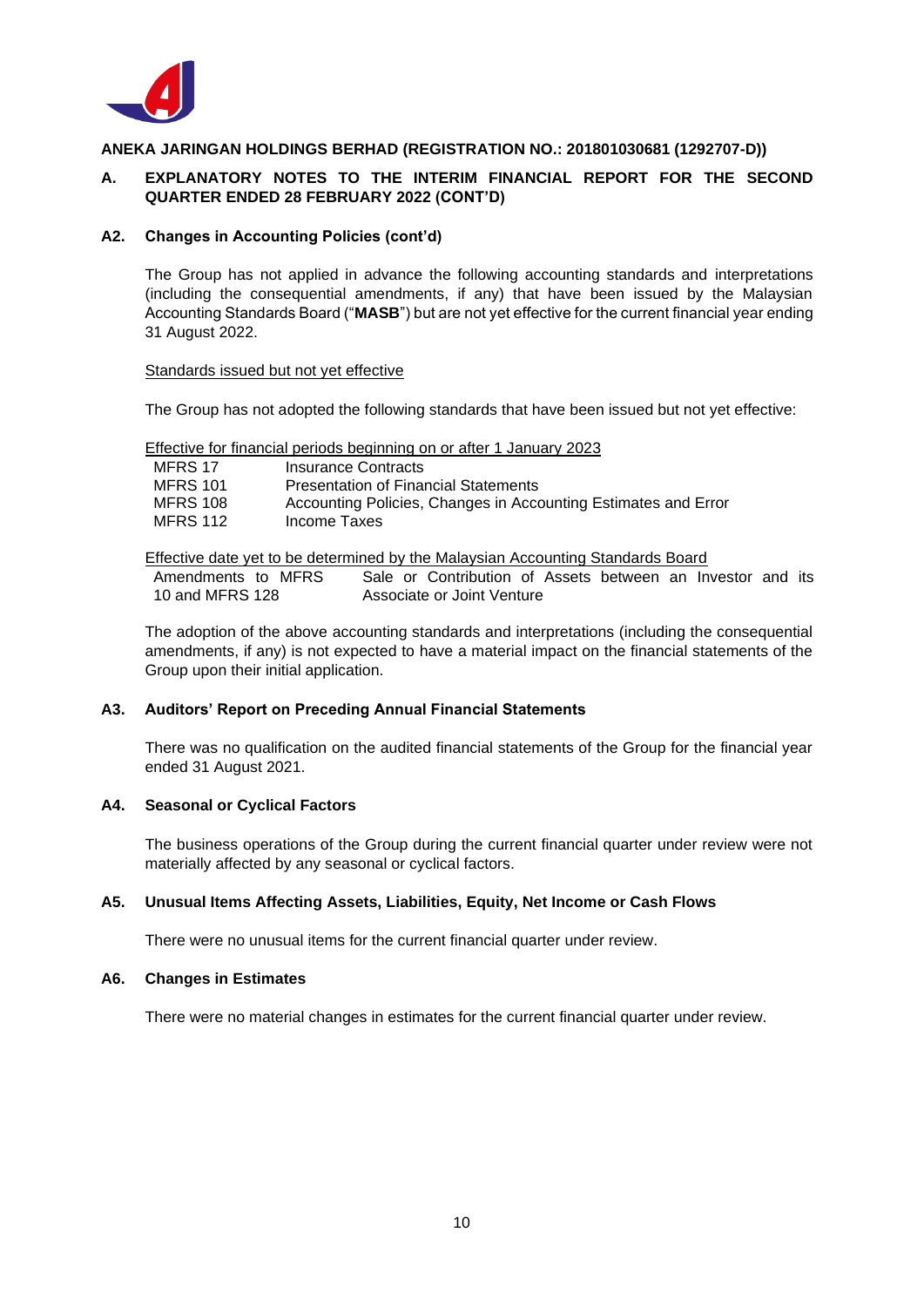

# **A. EXPLANATORY NOTES TO THE INTERIM FINANCIAL REPORT FOR THE SECOND QUARTER ENDED 28 FEBRUARY 2022 (CONT'D)**

### **A7. Debt and Equity Securities**

There was no issuance, repurchase and repayment of debt and equity securities during the current financial quarter under review.

### **A8. Dividends Paid**

There were no dividends paid by the Company during the current financial quarter under review.

# **A9. Segmental Reporting**

The Group's operating segments information are as follows:-

| Preceding year quarter<br>ended 28 February 2021 | <b>Construction</b><br><b>RM'000</b> | <b>Rental of</b><br><b>Equipment</b><br><b>RM'000</b> | <b>Adjustment and</b><br><b>Elimination</b><br><b>RM'000</b> | Total<br><b>RM'000</b> |
|--------------------------------------------------|--------------------------------------|-------------------------------------------------------|--------------------------------------------------------------|------------------------|
| Revenue                                          |                                      |                                                       |                                                              |                        |
| External revenue                                 | 29,337                               |                                                       |                                                              | 29,337                 |
| Inter-segment revenue                            |                                      | 6,303                                                 | (6,303)                                                      |                        |
|                                                  | 29,337                               | 6,303                                                 | (6, 303)                                                     | 29,337                 |
| <b>Results</b>                                   |                                      |                                                       |                                                              |                        |
| Other income                                     |                                      |                                                       |                                                              | 309                    |
| Interest income                                  |                                      |                                                       |                                                              | 94                     |
| Finance costs                                    |                                      |                                                       |                                                              | (700)                  |
| Unallocated expenses                             |                                      |                                                       |                                                              | (27,066)               |
| Consolidated profit before                       |                                      |                                                       |                                                              |                        |
| taxation                                         |                                      |                                                       |                                                              | 1,974                  |
| Income tax                                       |                                      |                                                       |                                                              | (475)                  |
| Consolidated profit after<br>taxation            |                                      |                                                       |                                                              | 1,499                  |
|                                                  |                                      |                                                       |                                                              |                        |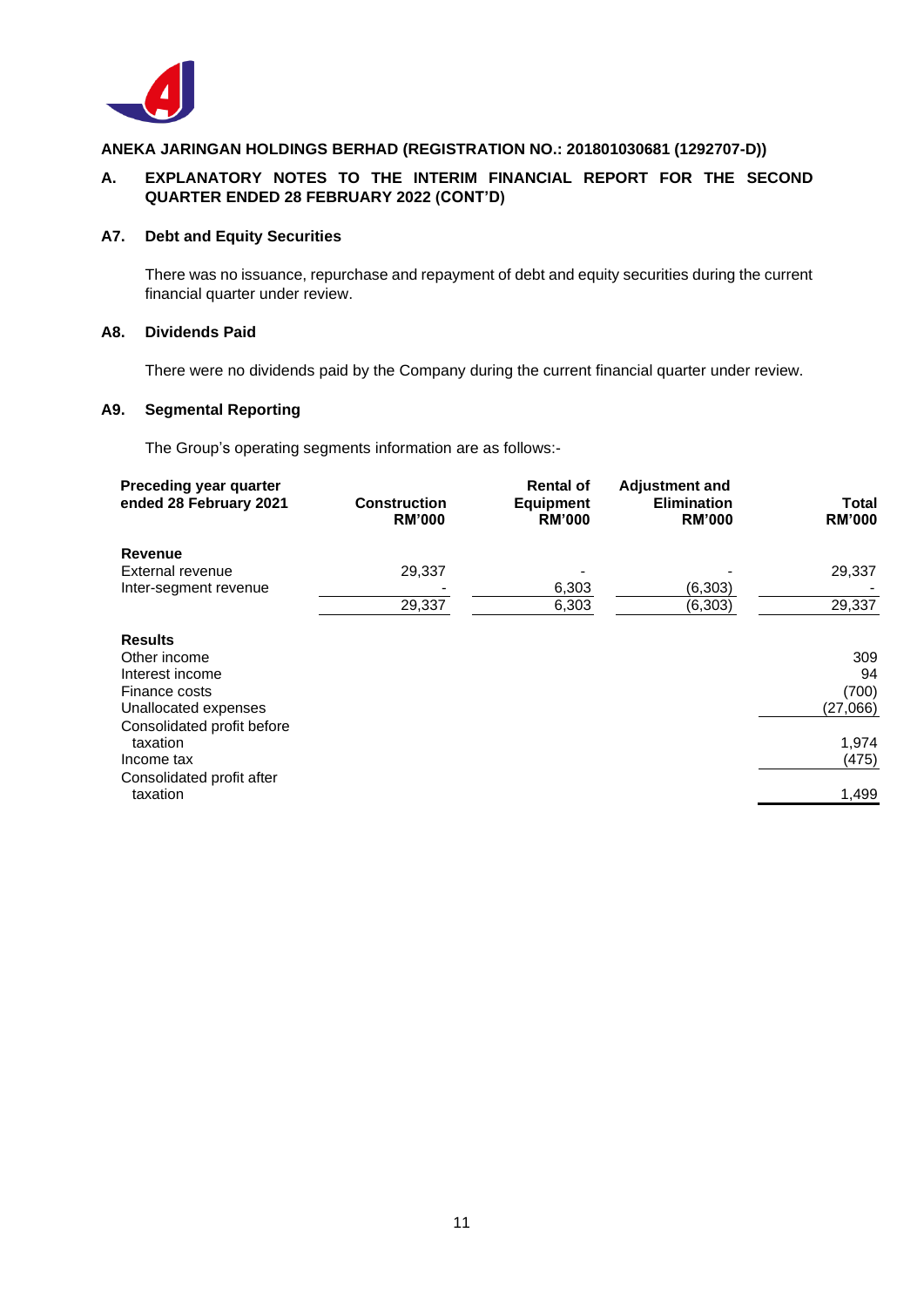

# **A. EXPLANATORY NOTES TO THE INTERIM FINANCIAL REPORT FOR THE SECOND QUARTER ENDED 28 FEBRUARY 2022 (CONT'D)**

### **A9. Segmental Reporting (Cont'd)**

| <b>Current year quarter</b><br>ended 28 February 2022 | <b>Construction</b><br><b>RM'000</b> | <b>Rental of</b><br><b>Equipment</b><br><b>RM'000</b> | <b>Adjustment and</b><br><b>Elimination</b><br><b>RM'000</b> | <b>Total</b><br><b>RM'000</b> |
|-------------------------------------------------------|--------------------------------------|-------------------------------------------------------|--------------------------------------------------------------|-------------------------------|
| <b>Revenue</b>                                        |                                      |                                                       |                                                              |                               |
| External revenue                                      | 42,013                               |                                                       |                                                              | 42,013                        |
| Inter-segment revenue                                 |                                      | 4,084                                                 | (4,084)                                                      |                               |
|                                                       | 42,013                               | 4,084                                                 | (4,084)                                                      | 42,013                        |
| <b>Results</b>                                        |                                      |                                                       |                                                              |                               |
| Other income                                          |                                      |                                                       |                                                              | 1,553                         |
| Interest income                                       |                                      |                                                       |                                                              | 48                            |
| Finance costs                                         |                                      |                                                       |                                                              | (873)                         |
| Unallocated expenses                                  |                                      |                                                       |                                                              | (48, 563)                     |
| Consolidated (loss) / profit                          |                                      |                                                       |                                                              |                               |
| before taxation                                       |                                      |                                                       |                                                              | (5,822)                       |
| Income tax expense                                    |                                      |                                                       |                                                              | (376)                         |
| Consolidated (loss) / profit                          |                                      |                                                       |                                                              |                               |
| after taxation                                        |                                      |                                                       |                                                              | (6, 198)                      |
|                                                       |                                      |                                                       |                                                              |                               |

### **A10. Significant Events Subsequent to the End of the Interim Financial Period**

On 1 April 2022, the sponsorship of the Group has been transferred from Alliance Investment Bank Berhad to Alliance Islamic Bank Berhad. Please refer to the Company's announcement dated 1 April 2022 for further details.

# **A11. Changes in the Composition of the Group**

There were no changes in the composition of the Group for the current financial quarter under review.

### **A12. Fair Value of Financial Instruments**

There were no gain or losses arising from fair value changes for all financial assets and liabilities for the current financial quarter under review.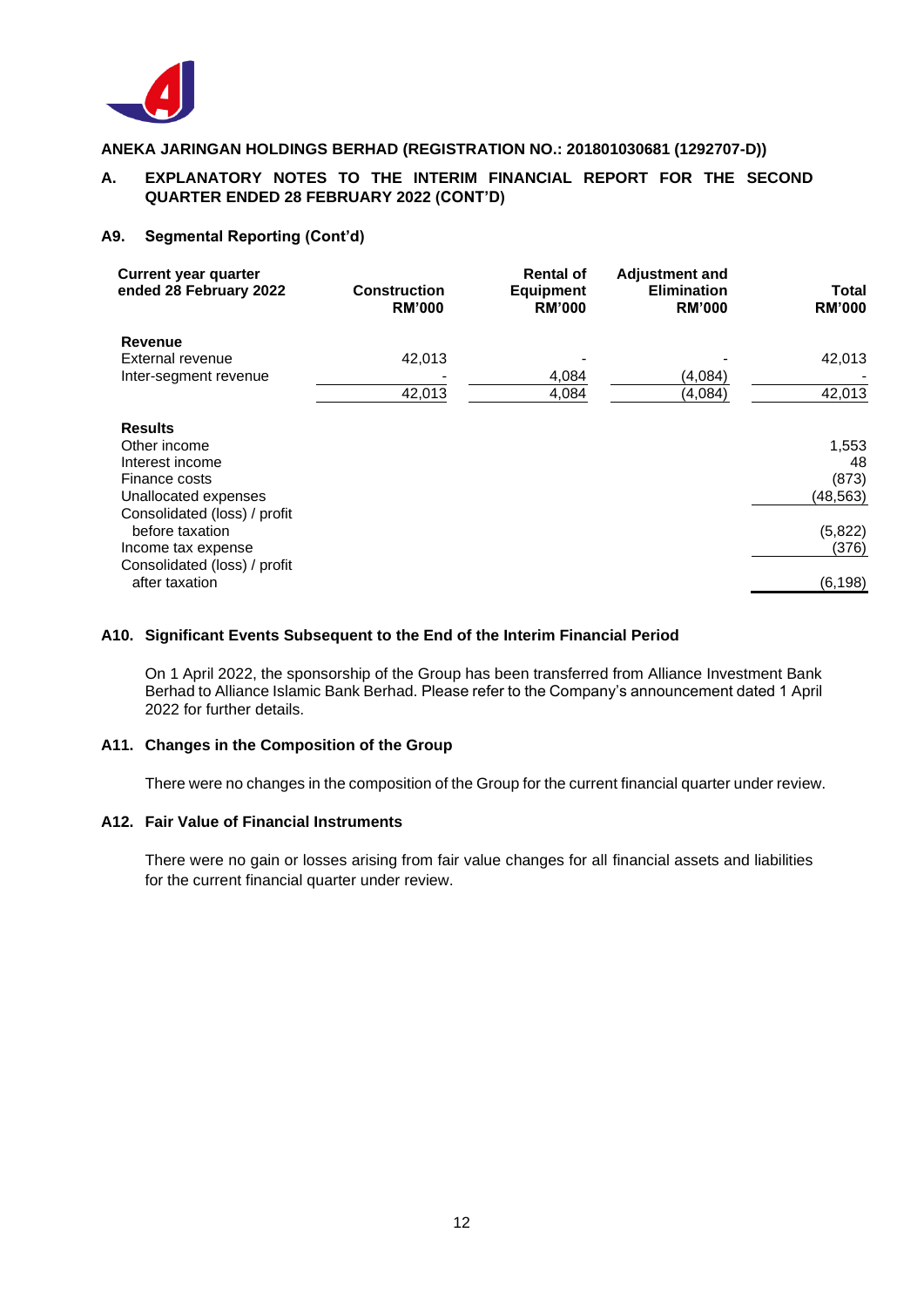

# **A. EXPLANATORY NOTES TO THE INTERIM FINANCIAL REPORT FOR THE SECOND QUARTER ENDED 28 FEBRUARY 2022 (CONT'D)**

#### **A13. Capital Commitments**

|                                                                    | As at 28,02.22<br><b>RM'000</b> | As at 28.02.21<br><b>RM'000</b> |
|--------------------------------------------------------------------|---------------------------------|---------------------------------|
| Approved but not contracted for:-                                  |                                 |                                 |
| - Construction machinery and equipment for Malaysia<br>operations  | 4,500                           | 4.500                           |
| - Construction machinery and equipment for Indonesia<br>operations | 10.381                          | 13.604                          |
| - Investment properties                                            | 1,600                           | 1,600                           |
| Approved and contracted for:-                                      |                                 |                                 |
| - Purchase of property, plant and equipment                        | 541                             | 759                             |
| - Purchase of investment properties                                | 1.619                           | 2,148                           |

### **A14. Contingent Assets and Contingent Liabilities**

The Group has no contingent assets as at the date of this report. Contingent liabilities of the Group as at 28 February 2022 are as follows:-

|                                                  | As at 28.02.22<br><b>RM'000</b> | As at 28.02.21<br><b>RM'000</b> |
|--------------------------------------------------|---------------------------------|---------------------------------|
| Secured                                          |                                 |                                 |
| Bank guarantees for performance bonds and tender | 16.281                          | 15.233                          |
| bonds of various construction projects           |                                 |                                 |

### **A15. Related Party Transactions**

Listed below are the significant transactions with related parties of the Group during the current financial period under review:-

|                                                |    |                | <b>INDIVIDUAL QUARTER</b>                          | <b>CUMULATIVE QUARTER</b> |                  |  |
|------------------------------------------------|----|----------------|----------------------------------------------------|---------------------------|------------------|--|
|                                                |    | <b>CURRENT</b> | <b>PRECEDING</b>                                   | <b>CURRENT</b>            | <b>PRECEDING</b> |  |
|                                                |    | <b>YEAR</b>    | <b>YEAR</b>                                        | <b>YEAR TO</b>            | <b>YEAR TO</b>   |  |
|                                                |    | <b>QUARTER</b> | <b>CORRESPON-</b><br><b>DING</b><br><b>QUARTER</b> | <b>DATE</b>               | <b>DATE</b>      |  |
|                                                |    | 28.02.22       | 28.02.21                                           | 28.02.22                  | 28.02.21         |  |
|                                                |    | <b>RM'000</b>  | <b>RM'000</b>                                      | <b>RM'000</b>             | <b>RM'000</b>    |  |
| Purchase<br>consumables                        | Ωf | 291            | 310                                                | 544                       | 461              |  |
| Purchase of mechanical<br>and electrical works |    | 85             | 57                                                 | 101                       | 95               |  |
| Rental of land                                 |    | 163            |                                                    | 163                       |                  |  |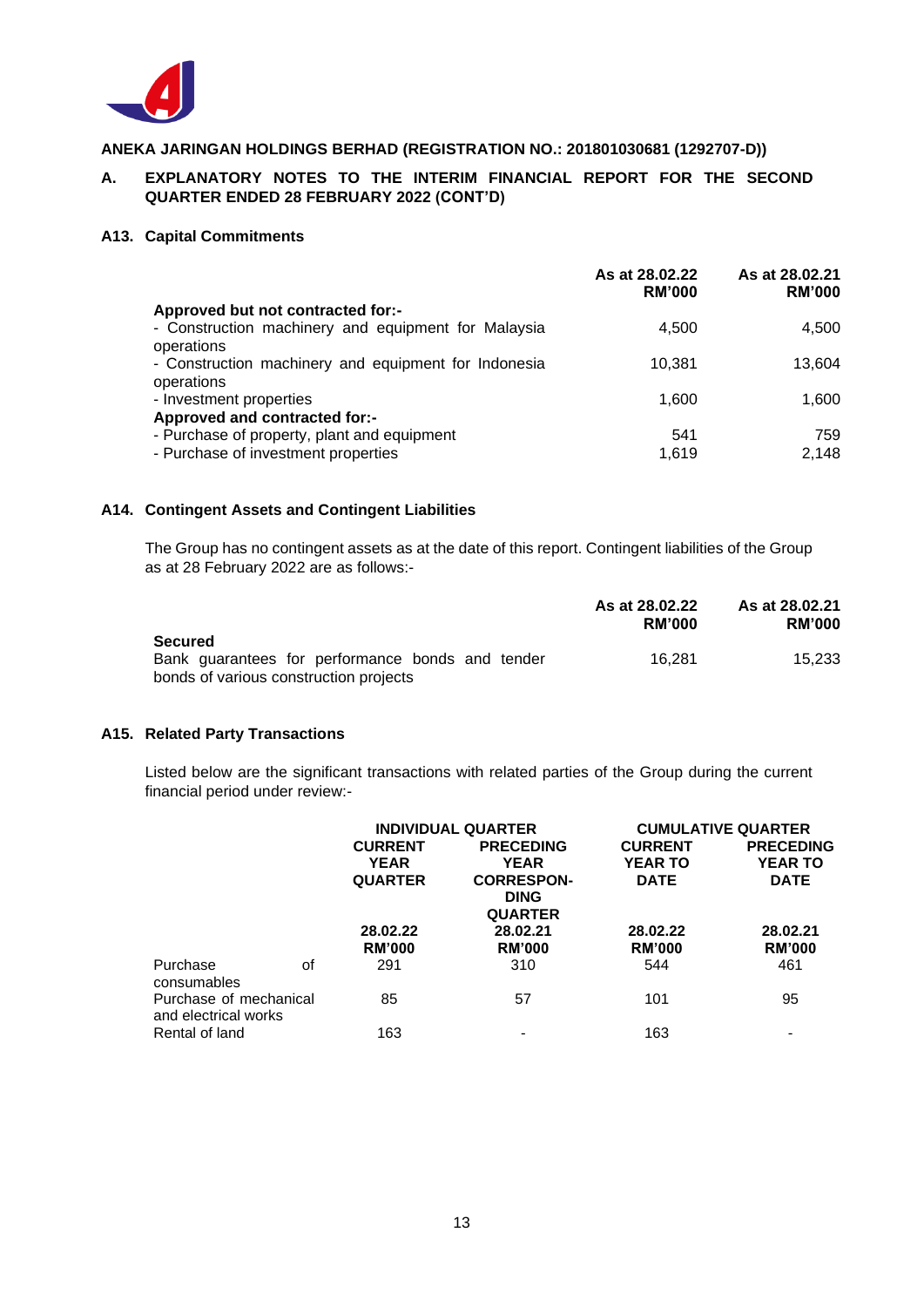

# **B. ADDITIONAL INFORMATION REQUIRED BY THE ACE MARKET LISTING REQUIREMENTS OF BURSA MALAYSIA SECURITIES BERHAD**

#### **B1. Review of Group Performance**

For the quarter ended 28 February 2022 (2Q22)

|                            | Individual Period |              |          |          | Cumulative Period |              |           |          |
|----------------------------|-------------------|--------------|----------|----------|-------------------|--------------|-----------|----------|
|                            | Current           | Preceding    |          |          | Current           | Preceding    | Changes   |          |
|                            | Year Quarter      | Year Quarter | Changes  |          | Year to Date      | Year to Date |           |          |
|                            | 28.02.22          | 28.02.21     |          |          | 28.02.22          | 28.02.21     |           |          |
|                            | RM'000            | RM'000       | RM'000   | $\%$     | RM'000            | RM'000       | RM'000    | %        |
| Revenue                    | 42.013            | 29,337       | 12.676   | 43.2     | 83.651            | 61,443       | 22.208    | 36.1     |
| Gross (loss) / profit      | (3,983)           | 4.807        | $-8.790$ | $-182.9$ | (6, 859)          | 9,989        | (16, 848) | $-168.7$ |
| (Loss) / Profit before tax | (5,822)           | 1.974        | $-7.796$ | $-394.9$ | (11, 141)         | 2,508        | (13,649)  | $-544.2$ |
| (Loss) / Profit after tax  | (6, 198)          | 1,499        | $-7.697$ | $-513.5$ | (11,606)          | 1,563        | (13, 169) | $-842.5$ |

The Group's revenue recorded an increase of RM12.68 million from RM29.34 million for the preceding year corresponding quarter to RM42.01 million in the current quarter. This increase was primarily due to the Group's Indonesian subsidiary, PT Aneka Jaringan Indonesia's (PTAJI) increased revenue from RM2.35 million in the preceding year corresponding quarter to RM12.52 million in this quarter because of the near completion of the Sky House project during the quarter.

The Group had incurred a gross loss of RM3.98 million. This increase in gross loss was attributed to the two (2) major reasons. First being additional costs resulting from the further extension of the completion date of the two (2) ECRL projects until June 2022. The second reason was the incurred additional subcontract work costs for the Symphony Warehouse project which was completed. However, the Group's gross loss was cushioned by PTAJI's gross profit of RM2.24 million for the quarter.

The Group has also recorded other income of RM1.60 million which primarily comprise of Malaysian operations ie. disposing a drilling rig machinery for a gain of RM1.50 million and the balance being rental and interest income. For administrative expenses, the Group has incurred RM2.57 million for the current quarter.

Finally, current quarter's finance costs for the Group stands at RM0.87 million which comprises of hire purchase loans and trade facilities whilst the Group's overall tax expense was RM0.38 million which is wholly incurred by PTAJI as the subsidiary yielded a profit after tax of RM1.11 million.

#### **B2. Comparison with Immediate Preceding Quarter Results**

|                            | Individual Period (Unaudited) |           |          |      |  |
|----------------------------|-------------------------------|-----------|----------|------|--|
|                            | <b>Current Year</b>           | Immediate |          |      |  |
|                            | Quarter                       |           |          |      |  |
|                            |                               | Changes   |          |      |  |
|                            | 28.02.22                      | 31.11.22  |          |      |  |
|                            | RM'000                        | RM'000    | RM'000   | %    |  |
| Revenue                    | 42,013                        | 41,638    | 375      | 0.9  |  |
| Gross (loss) / profit      | (3,983)                       | (2,876)   | (1, 107) | 38.5 |  |
| (Loss) / Profit before tax | (5,822)                       | (5,319)   | (503)    | 9.5  |  |
| (Loss) / Profit after tax  | (6.198)                       | (5,408)   | (790)    | 14.6 |  |

The Group has recorded a slight increase in revenue of RM0.38 million for the current quarter as compared to the immediate preceding quarter. The Group's gross loss increased by RM1.11 million because of the previously revised ECRL projects into loss-making projects, additional subcontractor costs from the Symphony Warehouse project along with incurred costs without corresponding revenue during the week of Chinese New Year.

Finally, the Group's loss before tax increased by RM0.50 million while loss after tax increased by RM0.79 million, both of which was due to the increase in gross loss as mentioned above.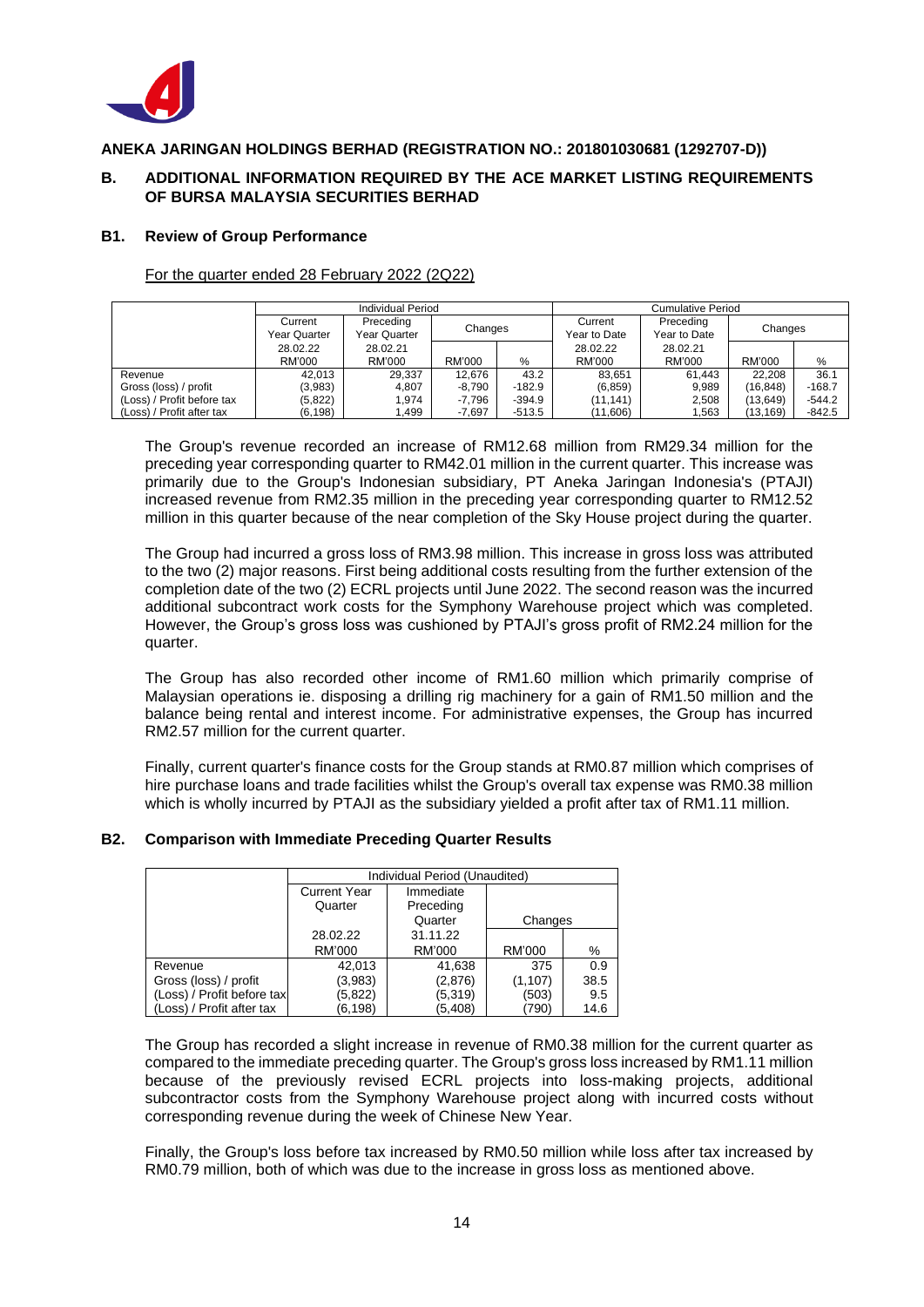

# **B. ADDITIONAL INFORMATION REQUIRED BY THE ACE MARKET LISTING REQUIREMENTS OF BURSA MALAYSIA SECURITIES BERHAD (CONT'D)**

### **B3. Prospects**

The Group anticipates that the Ukraine-Russia war and China's zero-Covid policies towards combating Covid-19 will have an impact on the commodity prices. The Group has seen a drastic increase in the prices of major materials such as steel, concrete and diesel, as well as increase in the cost of labour. However, the reopening of borders is expected to ease the Group's labour shortage. In light of the current economic situation, the Group will focus on the operational efficiency for better performance.

### **B4. Profit Forecast**

The Group did not issue any profit forecast or guarantee during the current financial quarter under review.

### **B5. Income Tax Expense**

The breakdown of income tax expense $(1)$  are as follows:-

|                        | <b>INDIVIDUAL QUARTER</b> |                               | <b>CUMULATIVE QUARTER</b> |                  |  |
|------------------------|---------------------------|-------------------------------|---------------------------|------------------|--|
|                        | <b>CURRENT</b>            | <b>PRECEDING</b>              | <b>CURRENT</b>            | <b>PRECEDING</b> |  |
|                        | <b>YEAR</b>               | <b>YEAR</b>                   | <b>YEAR TO</b>            | <b>YEAR TO</b>   |  |
|                        | <b>QUARTER</b>            | <b>CORRESPON-</b>             | <b>DATE</b>               | <b>DATE</b>      |  |
|                        |                           | <b>DING</b><br><b>QUARTER</b> |                           |                  |  |
|                        | 28.02.22                  | 28.02.21                      | 28.02.22                  | 28.02.21         |  |
|                        | <b>RM'000</b>             | <b>RM'000</b>                 | <b>RM'000</b>             | <b>RM'000</b>    |  |
|                        |                           |                               |                           |                  |  |
| Current tax expenses   | (376)                     | (475)                         | (465)                     | (945)            |  |
| Deferred tax expenses  |                           |                               |                           |                  |  |
|                        | (376)                     | (475)                         | (465)                     | (945)            |  |
|                        | N/A <sup>(2)</sup>        | 24.06%                        | N/A <sup>(2)</sup>        | 37.68%           |  |
| Effective tax rate (%) |                           |                               |                           |                  |  |

#### **Notes:**

- (1) Income tax expense is recognised based on management's best estimate.
- (2) For the current quarter, the effective tax rate is not applicable due to the losses incurred.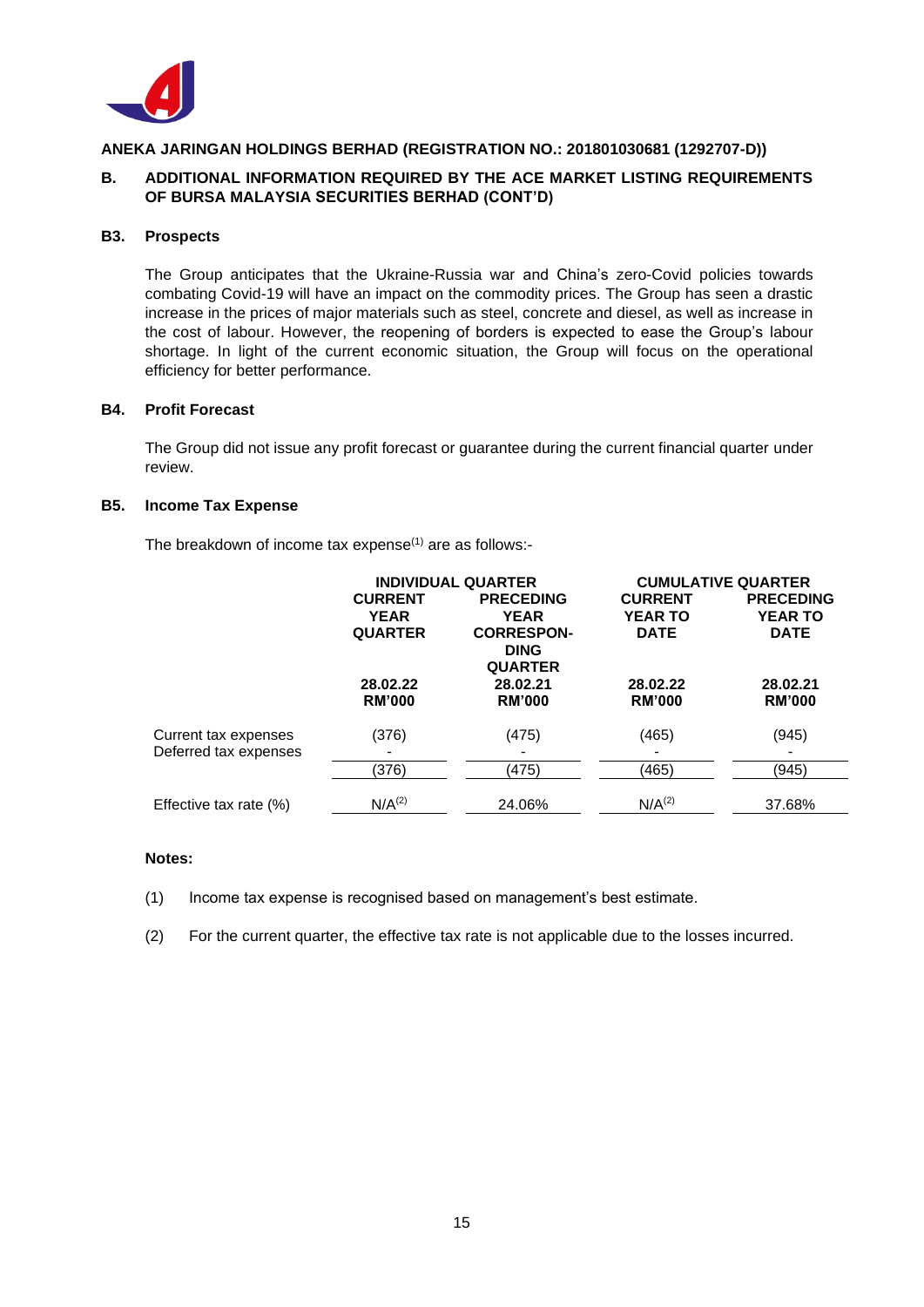

# **B. ADDITIONAL INFORMATION REQUIRED BY THE ACE MARKET LISTING REQUIREMENTS OF BURSA MALAYSIA SECURITIES BERHAD (CONT'D)**

# **B6. Status of Corporate Proposals**

The Company had on 3 January 2022 and 6 January 2022, obtained the approval of Bursa Securities to implement the Private Placement and Proposed Bonus Issue of Warrants respectively.

At the Extraordinary General Meeting ("EGM") of the Company held on 25 February 2022, the Board had obtained the approval of the Company's shareholders for the Bonus Issue of Warrants. The Private Placement and Bonus Issue of Warrants are expected to be completed within this financial year.

[The rest of this page has been intentionally left blank]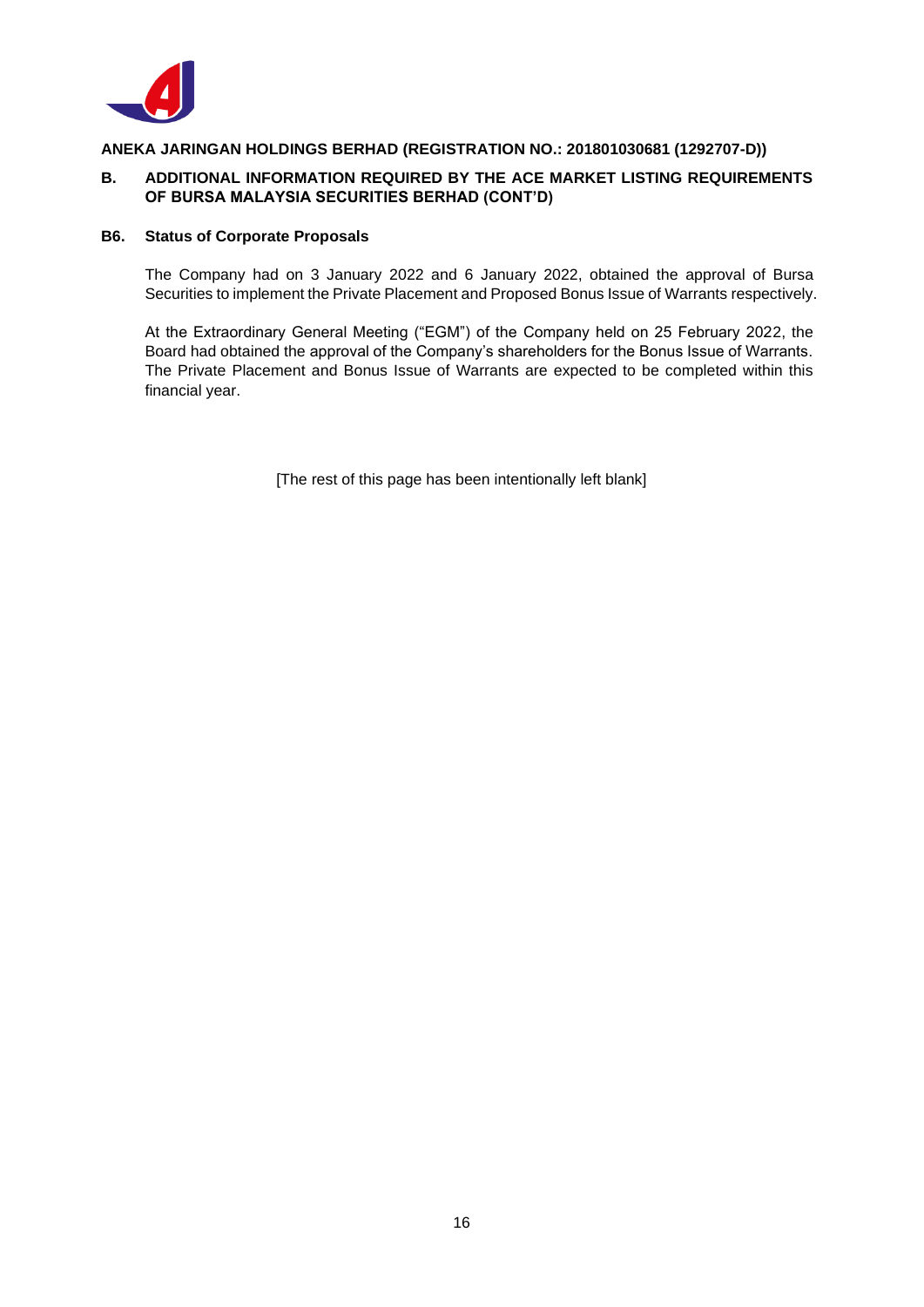

### **B. ADDITIONAL INFORMATION REQUIRED BY THE ACE MARKET LISTING REQUIREMENTS OF BURSA MALAYSIA SECURITIES BERHAD (CONT'D)**

#### **B7. Use of Proceeds Raised from IPO**

The Company completed its IPO exercise on 20 October 2020, which raised gross proceeds of RM46.16 million. The proceeds raised from the IPO are proposed to be utilised as follows:-

| No. | <b>Purpose</b>                                               | <b>Proposed</b><br>utilisation |        | <b>Revised</b><br>utilisation as at<br>14 February 2022 | <b>Actual utilisation as</b><br>at 28 February 2022 | Balance to be<br>utilised | Intended timeframe for<br>utilisation                            |
|-----|--------------------------------------------------------------|--------------------------------|--------|---------------------------------------------------------|-----------------------------------------------------|---------------------------|------------------------------------------------------------------|
|     |                                                              | <b>RM'000</b>                  | %      | <b>RM'000</b>                                           | <b>RM'000</b>                                       | <b>RM'000</b>             |                                                                  |
| 1.  | Purchase of new rotary<br>drilling rigs and crawler<br>crane | 17,300                         | 37.48  | 18,040                                                  | 15,540                                              | 2,500                     | Within 36 months from<br>listing date 20 October<br>2020         |
| 2.  | Repayment of borrowings                                      | 24,264                         | 52.56  | 21,064                                                  | 21,064                                              |                           |                                                                  |
| 3.  | listing<br>Estimated<br>expenses                             | 4,600                          | 9.96   | 4,600                                                   | 4,600                                               |                           |                                                                  |
| 4.  | Working capital                                              | ۰.                             | 0.00   | 460                                                     | 460                                                 |                           |                                                                  |
| 5.  | Purchase of 5 units of<br>excavator                          | $\sim$                         | 0.00   | 2,000                                                   |                                                     | 2,000                     | Within 3 months from<br>date of announcement<br>14 February 2022 |
|     | <b>Total</b>                                                 | 46,164                         | 100.00 | 46,164                                                  | 41,664                                              | 4,500                     |                                                                  |

The use of proceeds as disclosed above should be read in conjunction with the Prospectus of the Company dated 1 October 2020.

The Company had, on 14 February 2022, announced another variation of utilisation of proceeds raised from the IPO. Please refer to the Company's announcement dated 14 February 2022 for further details.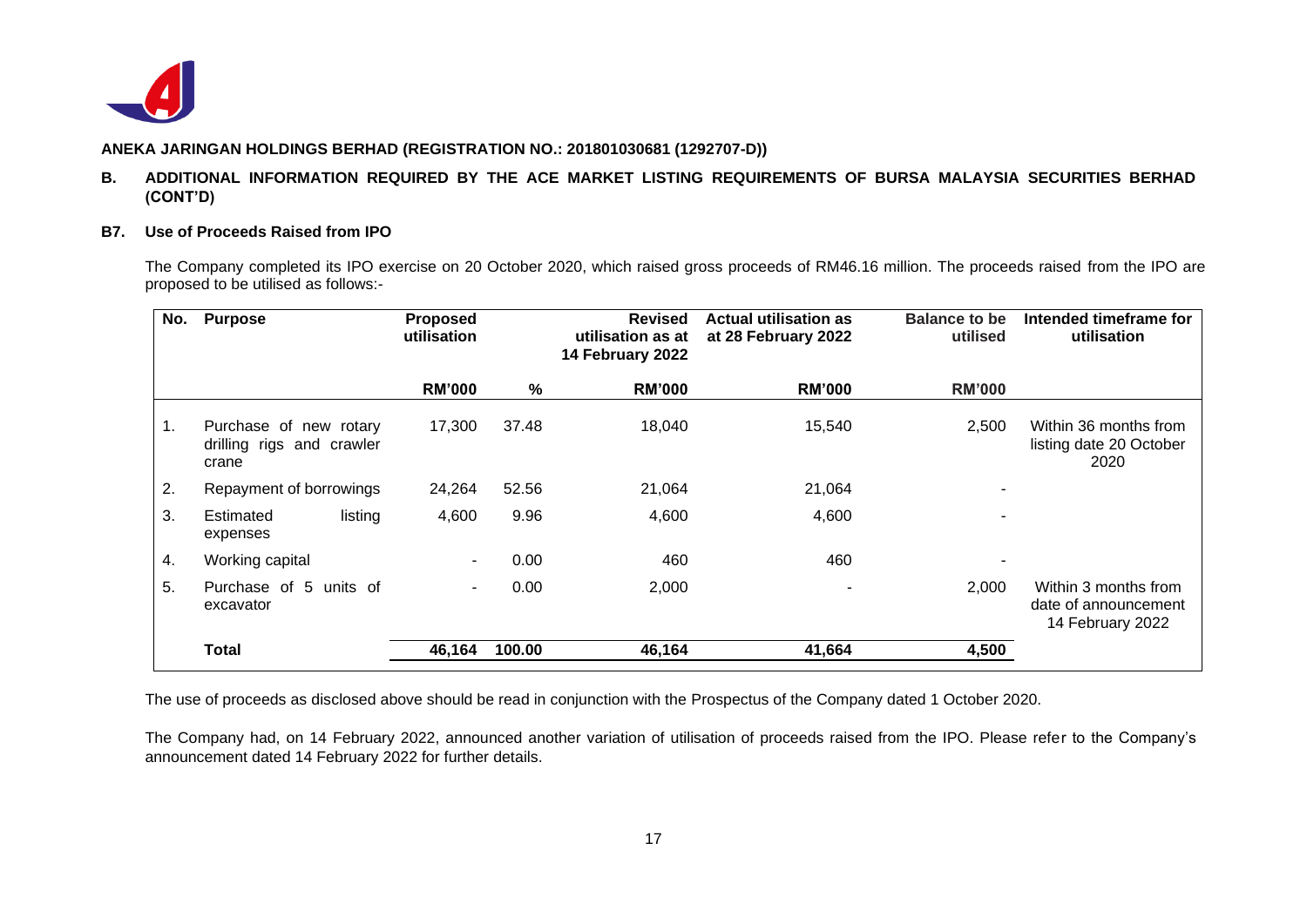

# **B. ADDITIONAL INFORMATION REQUIRED BY THE ACE MARKET LISTING REQUIREMENTS OF BURSA MALAYSIA SECURITIES BERHAD (CONT'D)**

#### **B8. Group Borrowings and Debt Securities**

The Group's borrowings as at 28 February 2022 are as follows:-

|                                | As at 28.02.22 ---------------------- >      |                                             |                        |  |
|--------------------------------|----------------------------------------------|---------------------------------------------|------------------------|--|
|                                | Payable within<br>12 months<br><b>RM'000</b> | Payable after<br>12 months<br><b>RM'000</b> | Total<br><b>RM'000</b> |  |
| Denominated in:                |                                              |                                             |                        |  |
| <b>RM</b>                      |                                              |                                             |                        |  |
| - Term Loan                    | 248                                          | 3,863                                       | 4,111                  |  |
| - Hire Purchase <sup>(*)</sup> | 7,928                                        | 25.988                                      | 33,916                 |  |
| - Trade Facilities             | 34,487                                       |                                             | 34,487                 |  |
| Total                          | 42,663                                       | 29,851                                      | 72,514                 |  |

All the borrowings are secured.

\* Included IDR9,104 million (RM2.658 million at exchange rate 0.000292)

#### **B9. Material Litigation**

As of 28 February 2022, an Adjudicator has been appointed for the adjudication proceedings initiated by Aneka Jaringan Sdn Bhd, a wholly owned subsidiary of the Group against Impero Land Sdn Bhd to recover an outstanding sum of RM5.27 million on 12 January 2022.

#### **B10. Dividend**

No dividend has been declared or recommended for payment by the Company during the current financial quarter under review.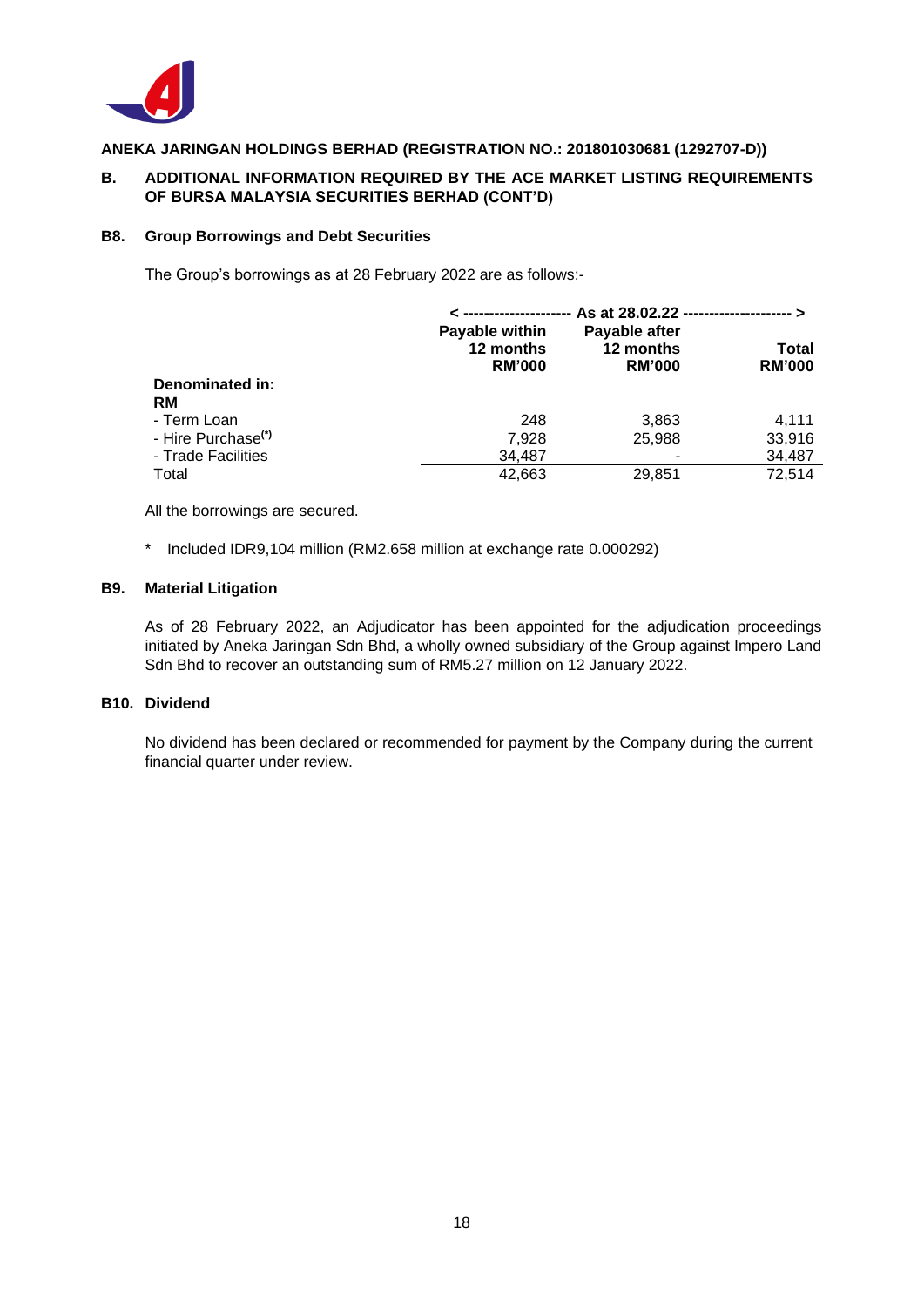

# **B. ADDITIONAL INFORMATION REQUIRED BY THE ACE MARKET LISTING REQUIREMENTS OF BURSA MALAYSIA SECURITIES BERHAD (CONT'D)**

### **B11. Loss Per Share**

The basic and diluted loss per share for the current financial quarter and year to date are computed as follows:-

|                                                                                        |                                                 | <b>INDIVIDUAL QUARTER</b>                                                                     | <b>CUMULATIVE QUARTER</b>                |                                                    |  |
|----------------------------------------------------------------------------------------|-------------------------------------------------|-----------------------------------------------------------------------------------------------|------------------------------------------|----------------------------------------------------|--|
|                                                                                        | <b>CURRENT</b><br><b>YEAR</b><br><b>QUARTER</b> | <b>PRECEDING</b><br><b>YEAR</b><br><b>CORRESPON-</b><br><b>DING</b><br>QUARTER <sup>(1)</sup> | <b>CURRENT</b><br>YEAR TO<br><b>DATE</b> | <b>PRECEDING</b><br><b>YEAR TO</b><br>$DATE^{(1)}$ |  |
|                                                                                        | 28.02.22                                        | 28.02.21                                                                                      | 28.02.22                                 | 28.02.21                                           |  |
| (Loss) / Profit after<br>taxation attributable to<br>owners of the Company<br>(RM'000) | (6, 719)                                        | 1,388                                                                                         | (12,363)                                 | 924                                                |  |
| Weighted average<br>number of shares in<br>issue ('000)                                | 538,100                                         | 499,456                                                                                       | 538,100                                  | 499,456                                            |  |
|                                                                                        |                                                 |                                                                                               |                                          |                                                    |  |
| Basic and diluted (loss) /<br>earnings per share (sen)                                 | (1.25)                                          | 0.28                                                                                          | (2.30)                                   | 0.19                                               |  |

### **Notes:**

(1) The basic earnings per share is computed based on profit after taxation attributable to the owners of the Company and divided by the weighted average number of ordinary shares in issue as at 28 February 2021. The diluted earnings per share is equivalent to the basic earnings per share as the Company does not have any convertible securities outstanding.